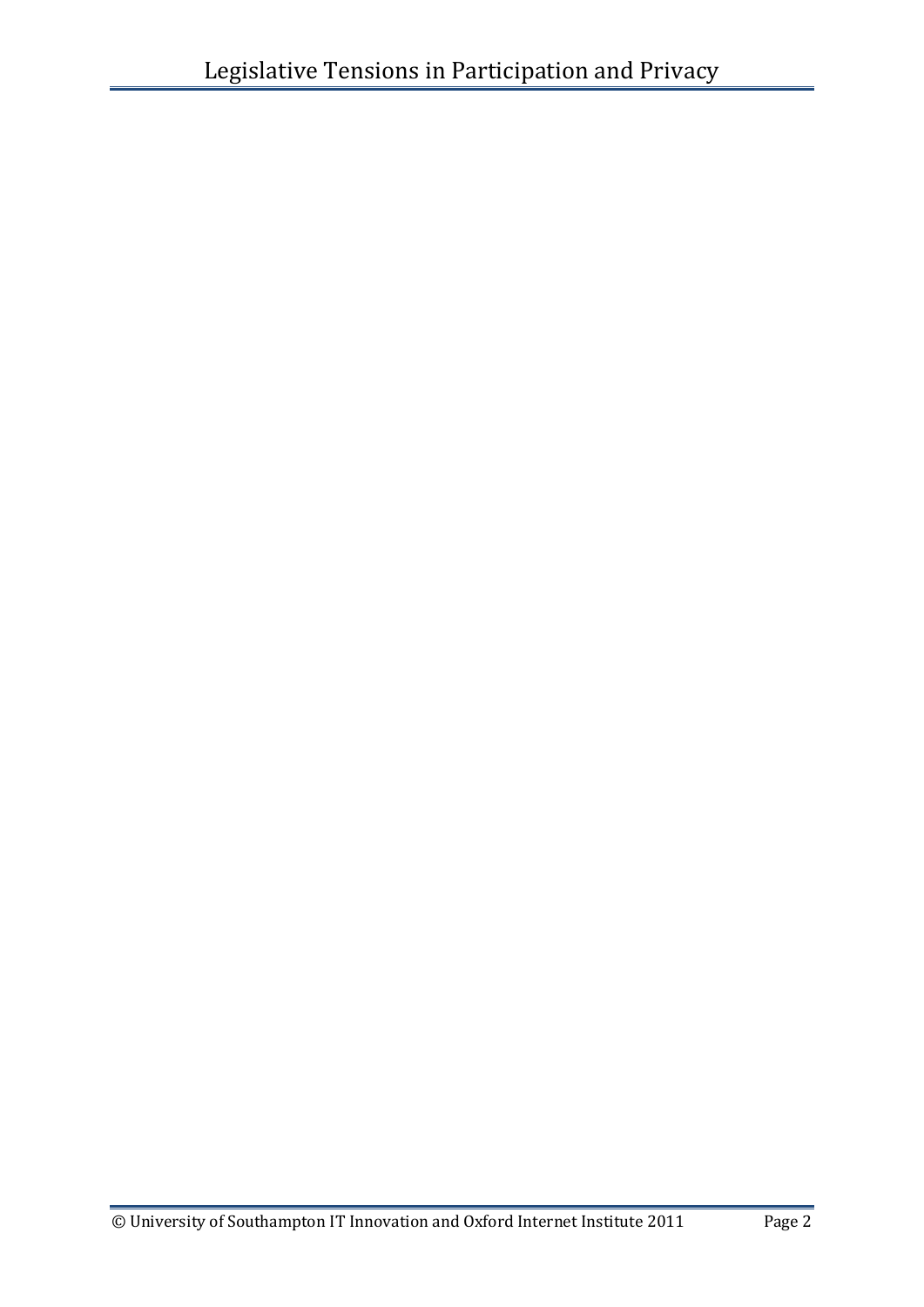# **Table of Contents**

| 1              |     |                                                                           |  |
|----------------|-----|---------------------------------------------------------------------------|--|
| $\overline{2}$ |     |                                                                           |  |
| 3              |     |                                                                           |  |
| $\overline{4}$ |     |                                                                           |  |
|                | 4.1 |                                                                           |  |
|                | 4.2 | Collaborative network organisations: Design from the users' perspective11 |  |
|                | 4.3 |                                                                           |  |
|                | 4.4 |                                                                           |  |
| 5              |     |                                                                           |  |
|                |     |                                                                           |  |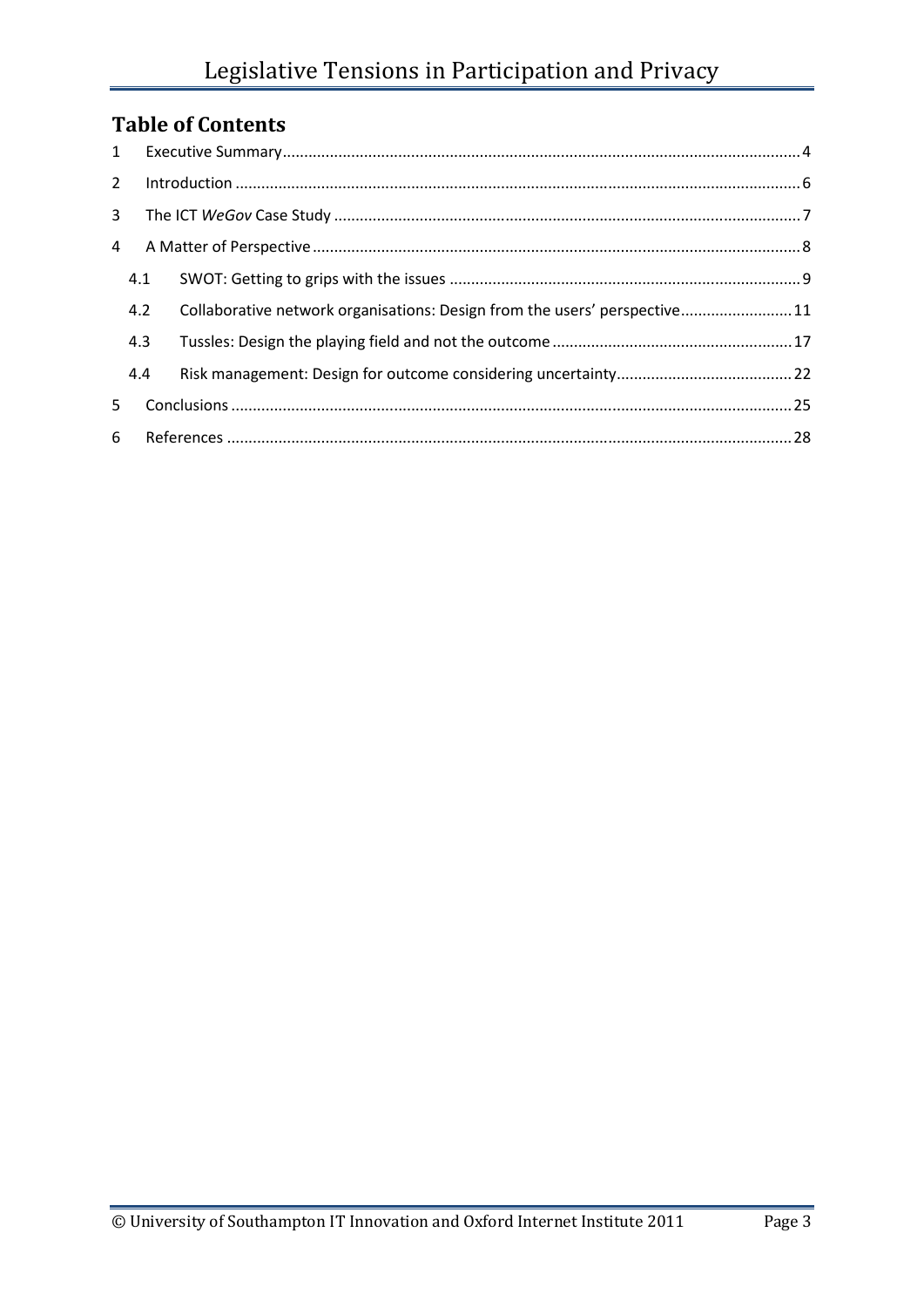### **1 Executive Summary**

Two-thirds of the world's Internet population now visit an online community or blogging site and the sector now accounts for almost 10% of all Internet time. A quarter of a million users sign up to social networking sites every day worldwide and a third of those who have a profile on a social network update it daily. Participation and privacy are critical success factors that underpin healthy and vibrant online communities. It is essential that Future Internet researchers understand the complexities of participation and privacy in the design of systems to ensure that technologies are socially, ethically and legally acceptable.

This report explores perspectives on participation and privacy within online communities by applying different analytical techniques to a case study from e-Government.

- **Collaborative network organisations (CNO)**: Design from the users' perspective
- **Tussles**: Design the playing field and not the outcome
- **Risk management**: Design for outcome considering uncertainty

In addition to discussing participation and privacy issues, each technique was assessed against the ability to 1) *construct issues and research challenges, 2) facilitate communication and debate, 3) assessment of technology advances, 4) improve engineering design through insights from other domains, 5) design legally compliant Future Internet systems and 6) improve project design and decision making*. The overarching conclusion was that examining the issues from different perspectives highlights different concerns that need to be considered within system requirements and architectural design. CNO highlighted the need for mechanisms to facilitate federation between different collaboration structures, tussles highlighted issues such as the economic conflicts in outsourcing processing of personal data to clouds and risk management identified the security mechanisms necessary for data protection compliance.

From a participation and privacy perspective the results showed that the goal to increase participation in political discourse through the use of popular social networking sites has many attractions. Likewise, the goal to comply with data protection legislation is also equally valid and as well as necessary. The CNO analysis shows that a critical success factor (i.e. participation) for social networking providers is to maximise activity, which is achieved irrespective of the purpose of the communication between individuals. The risk assessment highlights that for legal compliance providers must take responsibilities (in respect to purpose) and individuals need to take certain actions (e.g. consent). So here lies the contradiction. Privacy compliance, often declared as a way to increase trust, and hence participation, often impedes activity and actually acts as an inhibiter to participation in many situations. In reality, individuals use social networking sites because their perception of risk is considered low enough for participation. It is the perception of and appetite for risk that that dictate levels of participation, irrespective of associated regulation. Data protection can help but usually where low-levels of trust exist.

This leads to an interesting challenge for European service providers and research projects. How to balance strike the balance between participation and privacy considering desires to monitor and mine data without violating a citizen's right to privacy? Architectures that facilitate communication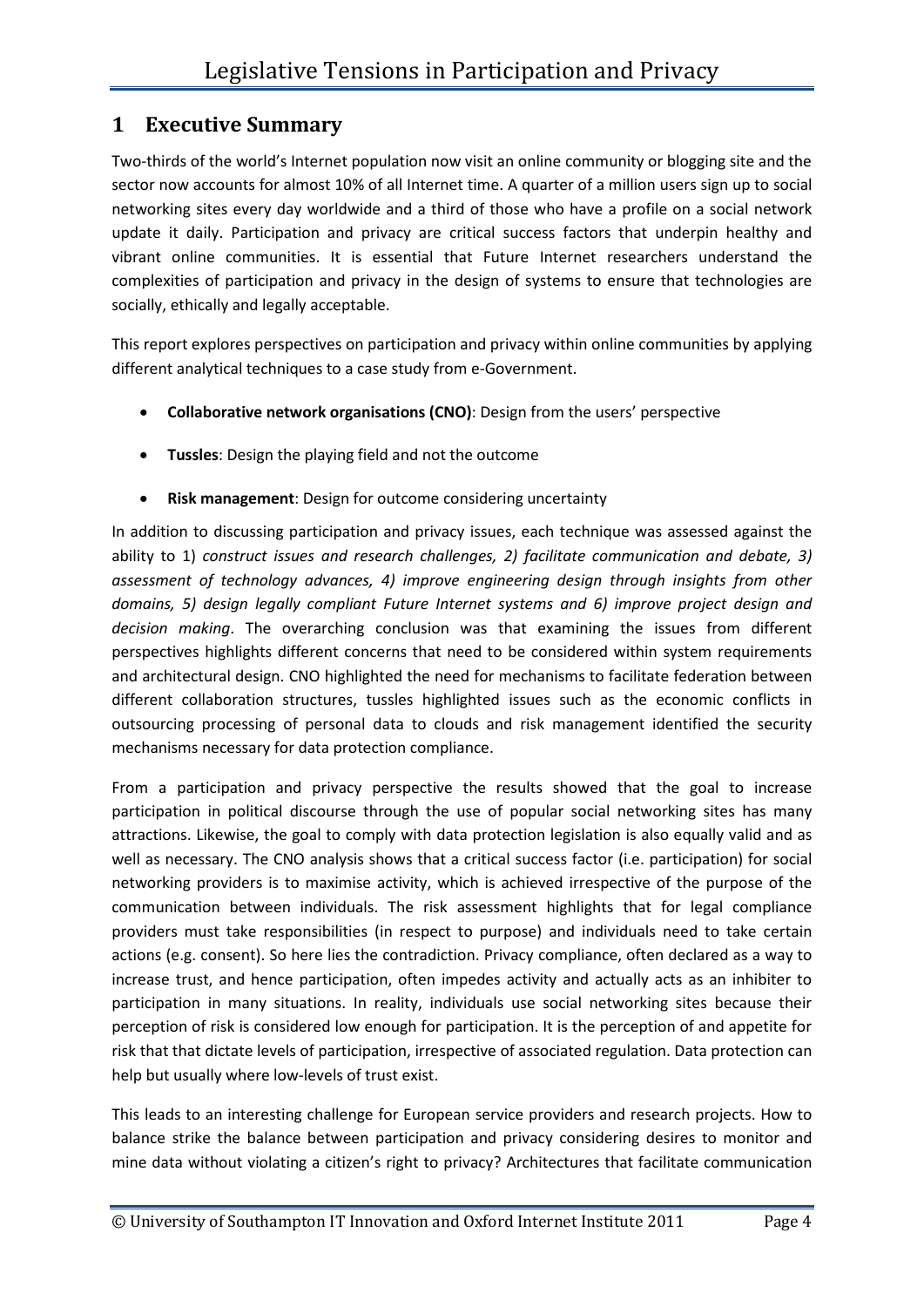between individuals regardless of purpose have been important innovators in the Internet. It is a principle that has contributed to the explosion of Internet use (the end-point principle) and it is improbable that the successful paradigms of the last decade, social networking and clouds, would not have prospered if they had considered compliance to the European regulatory environment. Each new paradigm has focused on promoting the benefits of solutions and opted for weak privacy positions. The try it and observe approach has allowed for a privacy balance to evolve over time as participants explored their preferences rather than having them analysed in advance by security experts. Social networking has been in fact a large experiment in people's appetite for privacy but how Europe strikes the balance between participation and privacy remains a matter of serious debate.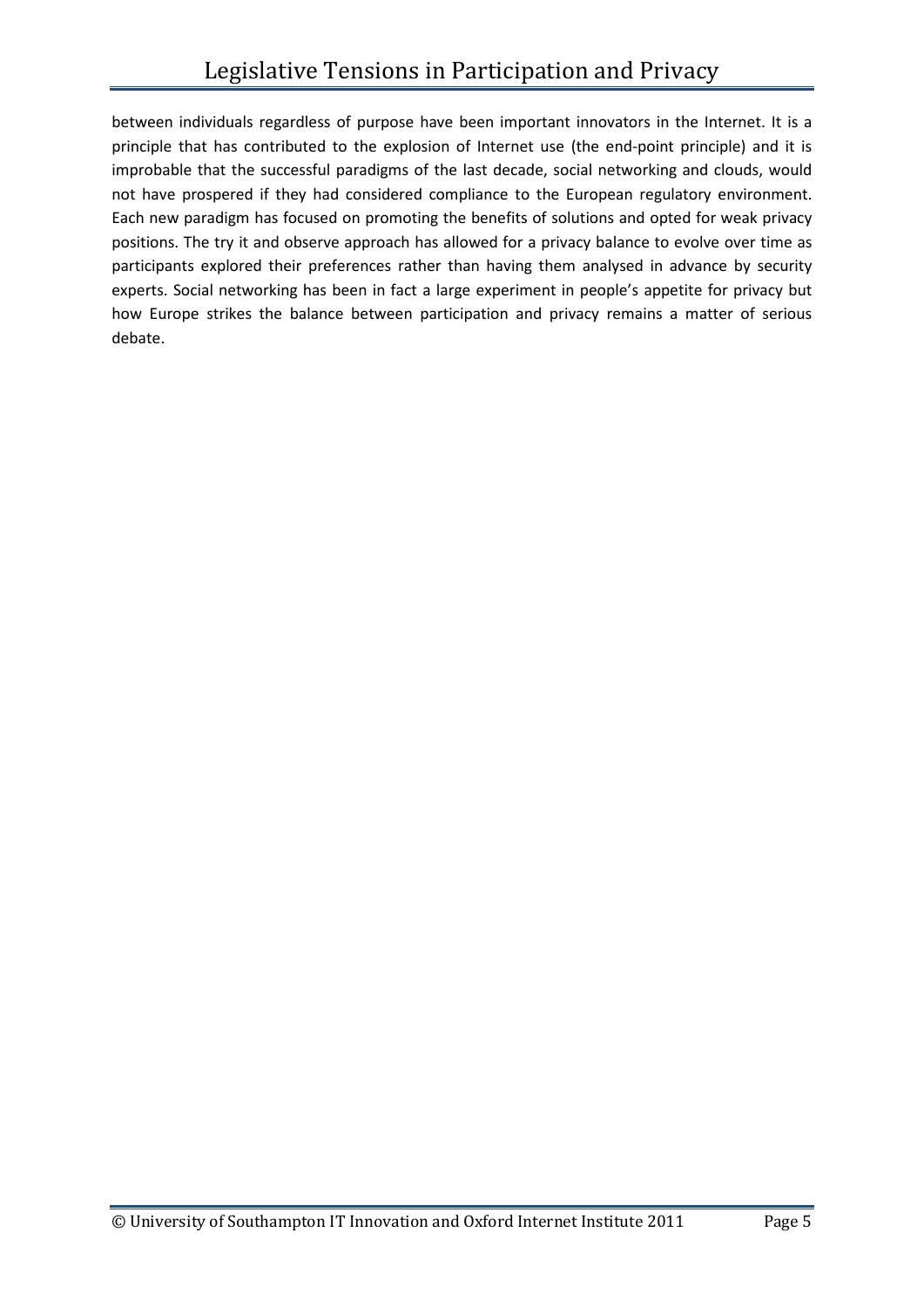### **2 Introduction**

<u>.</u>

Since its inception, the Internet has rapidly and without particular regulation or control become pervasive. What began as a fairly esoteric communication mechanism between academics has now become the *de facto* standard to complement or even replace traditional activities from banking and shopping to social interaction and information retrieval. The social aspects that affect the Internet and its evolution are as complex and interwoven as society itself. The interdependence of the analytical disciplines creates complexity, disciplines that study changes in human nature, where economics, political science, humanities, psychology and law are linked to concepts like privacy, freedom of expression, intellectual property and social networks but also to topics like education, security, regulation, private life, communication, business, trust, intangible incentives, to name but a few. What is clear is that creating teams that can be innovative through the development of novel Future Internet technologies is a complex endeavour.

The "real world" users of the Internet (i.e. consumers, citizens, students, politicians, scholars, artists, parents, etc.) constitute a powerful but also dynamic organism. Understanding the dynamics of individual and community behaviour, regulatory environments and markets and how such forces influence technical choices is increasingly important at all phases in the innovation lifecycle<sup>1</sup>. From early stage prototypes within university testbeds through to advanced pilots deployed within online communities or living labs, the needs and the rights of the stakeholders matter, and as the maturity of technology evolves they matter more. The challenge is to facilitate communication between different stakeholders and domains of expertise so that values can be debated, major issues can be constructed and the wealth of insights from the social science studies can be brought to bear on engineering decisions. Of course, as with most aspects of life, things are not that simple and such a dialogue must be approached from a broad and holistic perspective that acknowledges that each domain brings different viewpoints, languages and concerns. This is where ICT SESERV (http://www.seserv.org) comes into play by providing a multidisciplinary team that aims to bridge the gap between socio-economic experts and technologists. SESERV takes no specific position on technology, society or the economy but aims to act as a channel between disciplines. SESERV will engage with representative Future Internet projects to study socio-economic tensions and how they are addressed by project teams.

In this paper, we give a flavour of a multidisciplinary dialogue by examining one ICT project, *WeGov*. The project aims to make use of online communities as a way to increase the engagement of individuals and communities in government policy dialogue and debate. ICT research and development is at the heart of the project but evaluation of results through experiments and the freedom to use the results beyond the lifetime of the project are essential elements. The project must achieve data protection compliance for Future Internet research experiments that aim to collect and process personal data from online communities for the identification and tracking of political opinion whilst considering incentive models for individual participation in experiments: a challenge for a "Specific Targeted Research Project", which by its nature has a significant degree of risk and low maturity of technology<sup>2</sup>. The approach presented below focuses on the use and

© University of Southampton IT Innovation and Oxford Internet Institute 2011 Page 6

 $1$  As the technology and the tools it creates become ever more powerful, so it is crucial for users to be made aware of the restrictions imposed on them and the incentives not to abuse them.

<sup>2</sup> To a significant extent, the *WeGov* project could be said to hold much responsibility. Beyond its own experiments, it must demonstrate that these data can be used fairly and legally. With this in mind, one of the deliverables is a code of conduct for those using the tools.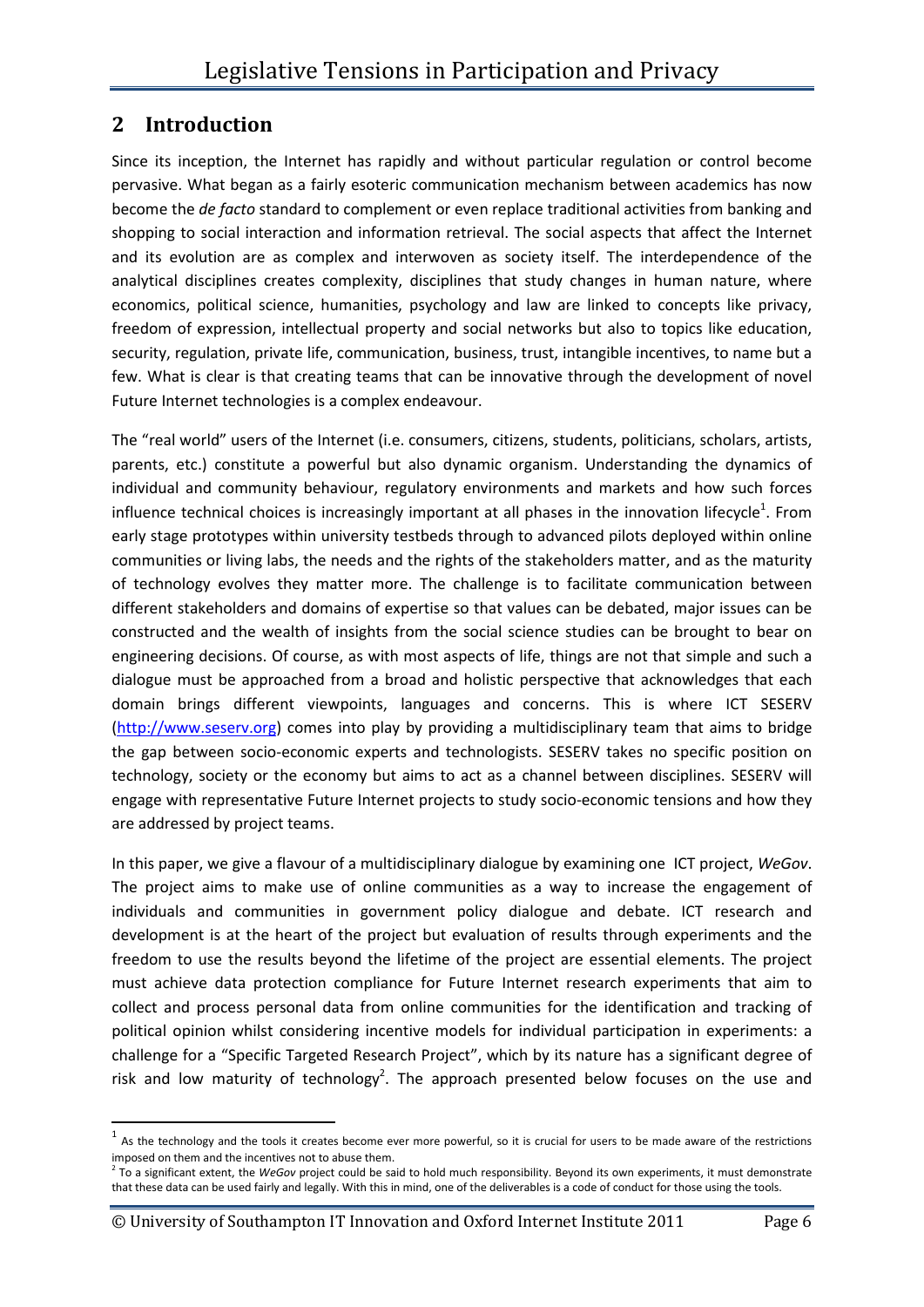comparison of analytical methods from different domains as a way to provide socio-economic perspectives on the issues concerned: data privacy legislation and participation models.

### **3 The ICT** *WeGov* **Case Study**

Governments have seen the value of the Internet to encourage public participation in policy planning and policy making. *The challenge is how to motivate them*. Engaging citizens in Government, especially policy making and review, is not easy: there may be a lack of trust or simply no motivation to become involved, unless of course there is some feedback mechanism from those interested in the views expressed. Perhaps those who do tend to have rather polarised and nonrepresentative views. One issue is the expectation of how participation might be reflected in the policies that are made: if the public perceive that their discussion is not taken into account in favour of the views or recommendations of experts employed directly by the Government<sup>3</sup>, then involving the general public in government is bound to fail. One possibility is to try to capitalise on existing participatory fora: social networks. It is already known that online communities continue to flourish, irrespective of issues around privacy and data access. More importantly, participation within an appropriate institutional or organisational context can and does promote participation [14].



**Figure 1: WeGoV stakeholders** 

The *WeGov* project seeks to capitalise on the popularity of existing social-networking sites to facilitate open dialogue between citizen and Government [12]. The project aims to make available

 $\overline{\phantom{0}}$ 

<sup>&</sup>lt;sup>3</sup> [14] examines the relationship between expert and novice in policy-making, and the dynamic introduced by online community participation.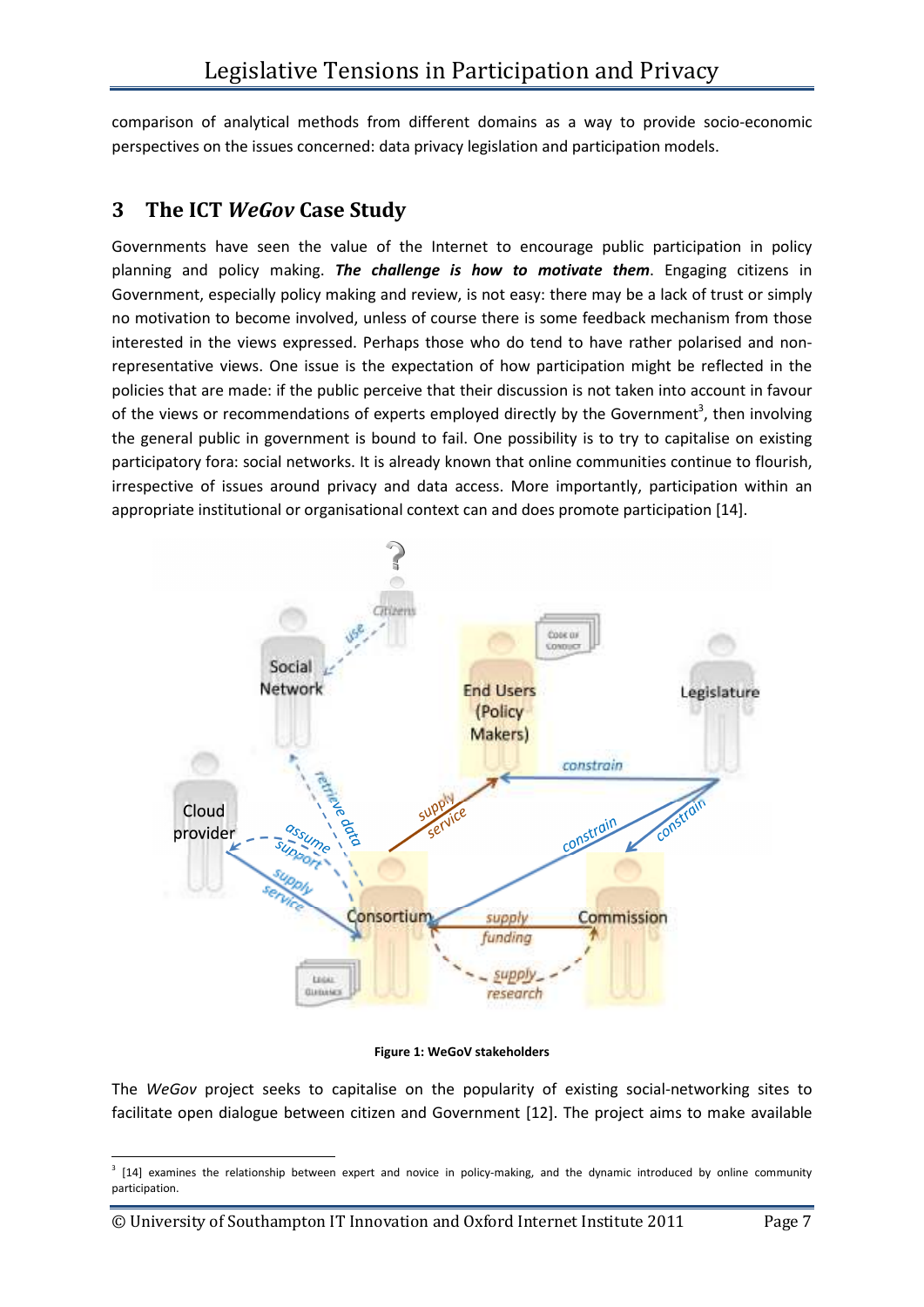the opinions and responses to seeded discussion topics, based on policy plans and decisions, within social networks such as *facebook®*. The data are collated and aggregated by appropriate government agencies to be made available to policy makers to inform and support their efforts. To move the debate forward as well as to demonstrate to users that their opinions are indeed important, policy makers need to provide feedback from their side back to the online community.

Projects such as *WeGov* can quickly run into problems, especially were data protection is concerned. The constraints imposed by such regulation introduce competing and sometimes opposing demands encroaching onto the project as it proceeds. Trade-offs must be made between the level of research *versus* legal compliance *versus* operational evaluation. Basically, the closer a projects evaluation is to operational reality (i.e. using data from real people in a social network) the more representative and exploitable are the results, but at the cost of need to address increased demands for legal compliance. It is helpful to be able to identify and resolve such conflicts as early within the design lifecycle as possible but at a *minimum an understanding of how stakeholders' concerns present potential barriers to adoption is essential throughout the innovation lifecycle.* The basic project scenario outlined in the funding proposal is shown in Figure 1. The *immediate* stakeholders in the project (highlighted in yellow) include the research consortium, the Commission and the end-users. The consortium is funded by the Commission in return for research output; and that output is delivered as a service or toolset to the end users. The end users in this case are *not* individual citizens; instead, they are government representatives charged with analysing and aggregating incoming data as well as providing suitable feedback to maintain and encourage debate. There are, however, other stakeholders. The citizens are involved at different levels and yet are not directly represented within the project. The Government (the "legislature") has significant influence over the project, setting the boundaries and constraints on what constitutes private and sensitive data, as well as how those data can be processed. In addition, the consortium's original proposal included services to be supplied by Cloud providers for large-scale message processing. So these providers are also of relevance to the project and the consortium assumes that they will be able to offer services that can support the type of processing required.

### **4 A Matter of Perspective**

When approaching an analysis of a project, its objectives and concerns there are many possible starting positions, viewpoints and a range of methods that could be adopted. Methods typically originate from a variety of disciplines, and the perspectives they bring have the potential to deliver different insights that can help in understanding how to design Future Internet systems. Our approach in SESERV is to identify a representative set of methods that allows the assessment of social, economic and regulatory dimensions as described in Section 1. We identified that *WeGov* has largely social and regulatory interactions but we also include an economic assessment to understand if a method based on resource contention can have added value.

The questions and issues that the project faces are summarised in Figure 2. The boundaries between regulatory, social and economic concerns are not easy to identify with complete certainty. Providing *incentives*, for instance, may be economic if associated with financial or some other gain, but it is social in terms of social networking sites (SNS's) where individuals are more likely to be incentivised by belonging to a community. But nevertheless, the social, regulatory and economic aspects of the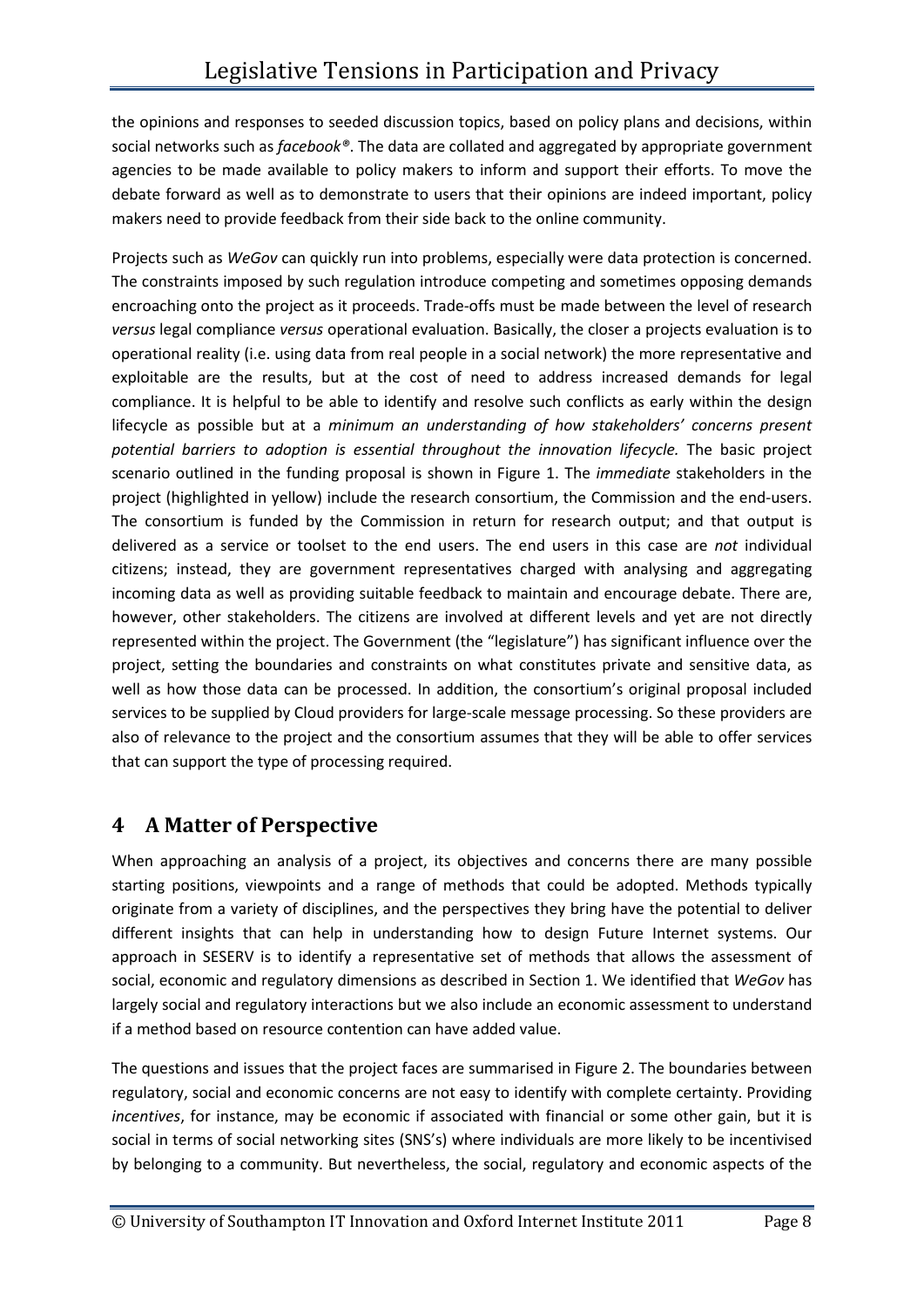project are associated with different questions: *how do people engage? what has to be done* to remain within legislative boundaries, and *what is the cost* in terms of architecture and so forth. The methods we use to evaluate the project and seek to find solutions to problems identified, therefore, need to consider these different perspectives.



**Figure 2: Methods and perspectives** 

Initially, we use a SWOT analysis as a way to quickly highlight the major project concerns. We then analyse the social issues by considering the properties of collaborative network organisations. Economic issues are examined using Tussle Analysis that has been proposed specifically from the Internet community as a mechanism to help analyse contentions. Finally, we use risk and scenario analysis as a way of identifying risk factors that can affect projects, as well as considering mitigation associated with those factors. In each case, the method is applied to the *WeGov* project and any of the potential issues summarised. Specifically we focus on the objective of data protection compliance and participation for Future Internet research experiments that aim to collect and process personal data from online communities for identification and tracking of political opinion. Each method highlights specific advantages which suggest a different approach to their resolution.

### **4.1 SWOT: Getting to grips with the issues**

To summarise the project, consider it in terms of a SWOT (Strengths, Weaknesses, Opportunities and Threats) analysis. Although traditionally used in connection with business proposals, and lacking some of the rigour of other, more process-driven methodologies, it provides a useful, and easily generated starting point and overview of the characteristics of the *WeGov* project.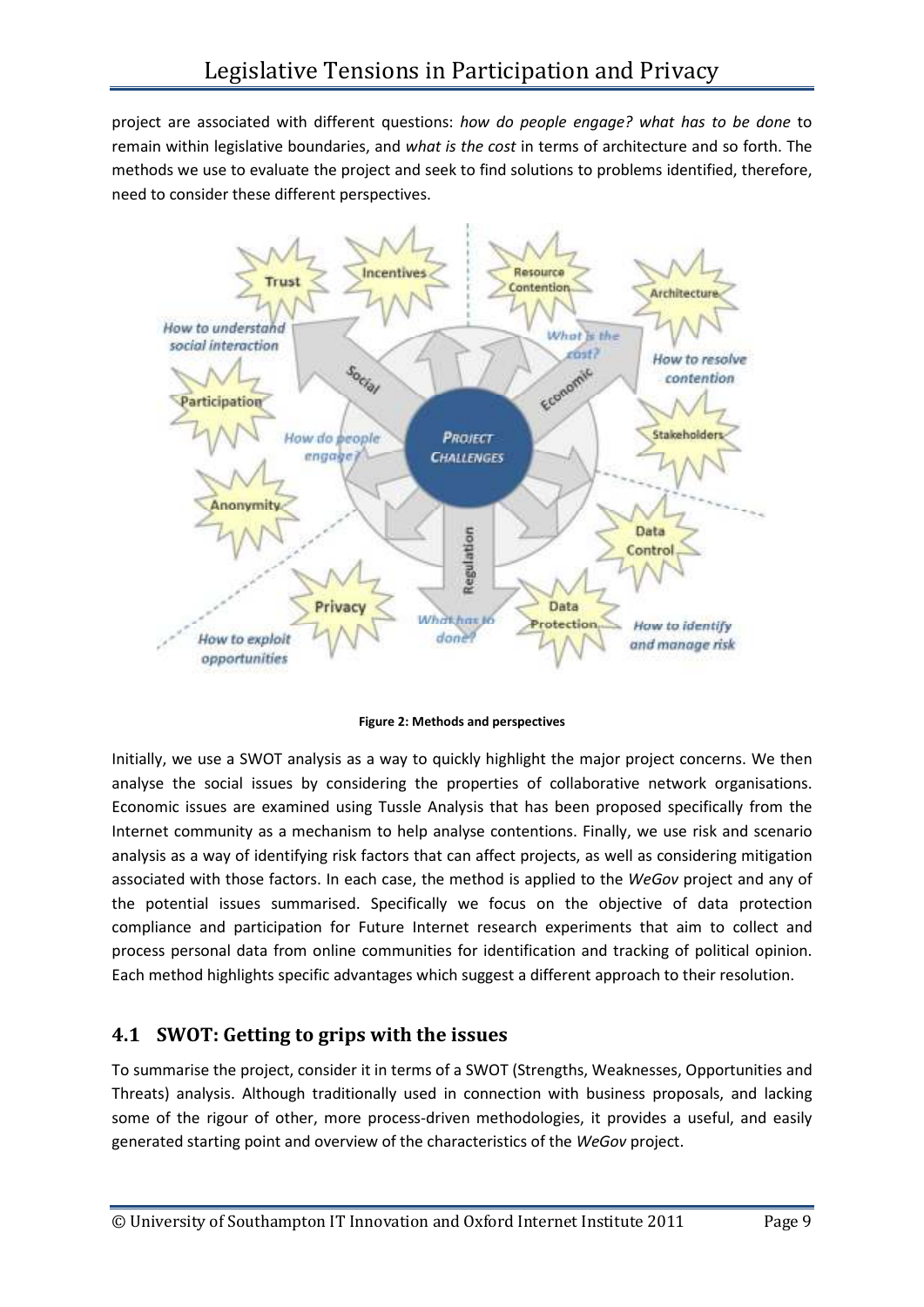This brief survey highlights that the main issues, irrespective of the quadrant, relate to incentives for participation and trust.

- Participation: Do citizens believe that they will be listened to? Is participation more likely within a known social networking context than in a bespoke environment? Can participation be encouraged from representative citizens?
- Trust: Will the data (personal opinion) be adequately protected? Will 3<sup>rd</sup> parties do their best to support a project that they are not directly involved in? Is participation worth it? (Will citizens be heard?

| <b>Strengths</b>                                                                                                                                                                                                                                                                                                                                                                                                     | Weaknesses                                                                                                                                                                                                                                                                                                                                                                                                                                                                                                                                                                                                                                                                                                                                                                                                                                                                                                                                             |
|----------------------------------------------------------------------------------------------------------------------------------------------------------------------------------------------------------------------------------------------------------------------------------------------------------------------------------------------------------------------------------------------------------------------|--------------------------------------------------------------------------------------------------------------------------------------------------------------------------------------------------------------------------------------------------------------------------------------------------------------------------------------------------------------------------------------------------------------------------------------------------------------------------------------------------------------------------------------------------------------------------------------------------------------------------------------------------------------------------------------------------------------------------------------------------------------------------------------------------------------------------------------------------------------------------------------------------------------------------------------------------------|
| The project aims to engage with citizens in<br>an environment they already use and<br>understand (social networking sites). As<br>such, users are more likely to continue to<br>be comfortable and to contribute to the<br>discussion, rather than to need time or<br>remain suspicious of a new environment.<br>The discussion fora therefore become an<br>extension of what they know rather than<br>an intrusion. | Dependency on external suppliers: the project is reliant on resources<br>provided by 3 <sup>rd</sup> parties not directly involved in the original proposal.<br>Dependency on citizen engagement: the project needs citizens to get<br>involved. There may be many different factors which discourage them from<br>so doing.<br><b>Data protection:</b> anything to do with data protection tends to cause<br>suspicion on the part of the citizens; as well as much regulation <sup>7</sup> .<br>General mistrust of government: a manifestation of Big Brother paranoia<br>and the Nanny State interfering and snooping into our everyday lives.                                                                                                                                                                                                                                                                                                     |
| <b>Opportunities</b>                                                                                                                                                                                                                                                                                                                                                                                                 | <b>Threats</b>                                                                                                                                                                                                                                                                                                                                                                                                                                                                                                                                                                                                                                                                                                                                                                                                                                                                                                                                         |
| Demonstrate to Government that public<br>engagement is possible in public policy-<br>making without the need to develop new<br>discussion fora or infrastructure.<br>Public demonstration that participation is<br>possible,<br>non-threatening<br>and<br>unobtrusive.<br>Public<br>demonstration<br>that<br>citizen<br>participation can make a difference with<br>policy-makers.                                   | No participation of citizens: there are many reasons why citizens may not<br>engage. Without them, there are no data to analyse and therefore no input<br>for policy makers.<br>Lack of participant agreement to use of data: even with their participation,<br>citizens may refuse to allow their opinions to be used for any purpose<br>associated with Government.<br><b>Non-representative participation</b> : those who do engage and who are happy<br>with their opinions being passed on to Government may always be vocal and<br>opinionated, and used to voicing their opinions publically. They may not,<br>however, be a truly random sample of citizens.<br><b>Changes in legislation:</b> given the sensitivity surrounding data protection,<br>new regulation could mean that different, more stringent measures are<br>required, or the opposite: that much effort was expended to protect data<br>which is not subsequently necessary. |

#### **Table 1: SWOT analysis for ICT** *WeGov*

The issues which the SWOT analysis seems to highlight are neither financial (economic) contention<sup>5</sup> nor technical (infrastructure) in nature<sup>6</sup>. The project in general revolves around novel or extended *use* or applications rather than how such use might be supported.

-

<sup>4</sup> *Data protection* and *privacy* tend to provoke strong, and often, negative public reaction. This can be the result of a loss of data (wellpublicised cases of computer theft or other governmental failure to protect data) or stirring up opinion around *Big Brother* and the loss of civil liberties.<br><sup>5</sup> The issue around dependency on 3<sup>rd</sup> parties (for data processing) could, it might be argued, be reduced or even removed with sufficient

economic incentive. But this is a *solution* to a potential issue; not the issue itself.

<sup>&</sup>lt;sup>6</sup> It could be argued that issues of participation and trust could be associated with both social as well as economic motives. For instance, participation for someone in full employment and a busy private life may seem worthless (what is called "opportunity cost" in economics); for someone who is not employed or retired, it may be quite the opposite.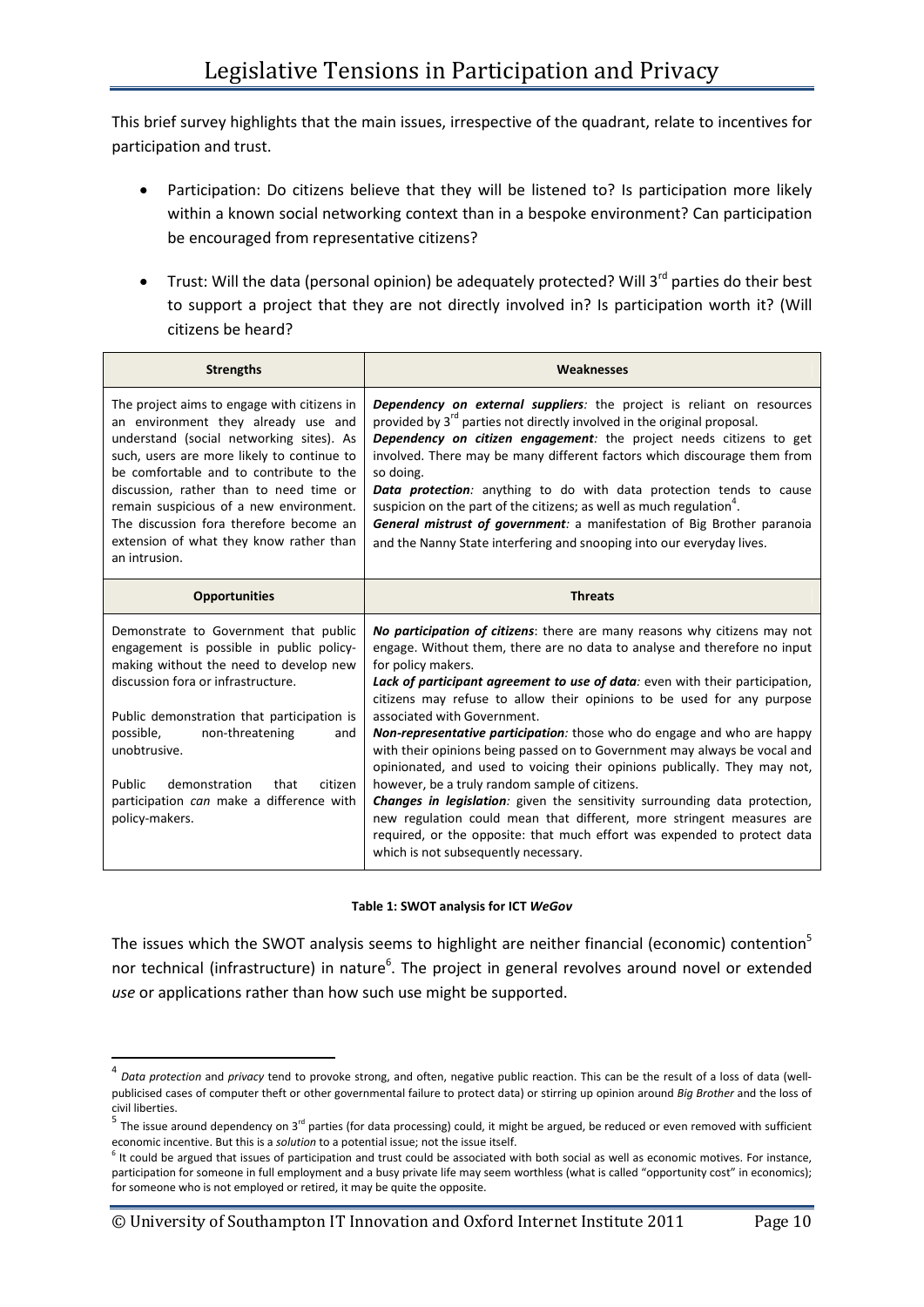### **4.2 Collaborative network organisations: Design from the users' perspective**

In this section, we use a socially-based approach, or rather body of work, as a way to examine participation models in *WeGov*. In a number of related studies, Dutton and co-workers have explored issues related to user participation in online services [4, 5 and 6]. Starting from the bold assertion that:

"All technologies are inherently social, in that they are designed, produced, used and governed by people"<sup>7</sup>

They regard:

-

"Understanding relevant social and institutional dimensions […] a key priority in addressing the way these technologies affect trust, crime and related issues" [6:28]

In the context of individual participation in online communities, there are a number of fundamental assertions, which ostensibly emphasises the social dimensions of projects (see Figure 1 above) rather more than the economic or regulatory. Yet, what Dutton and colleagues present is convincing evidence of a different set of criteria to regulation ("legislation" in Figure 1), motivation through financial negotiation ("economics") or through collaborative engagement ("society"). Dutton and Shepherd, for instance, suggest that *cybertrust* should be viewed in more generic terms in the same way as individuals do: an everyday "confident expectation" that what they wish to be protected will be. Further, there is clear support for a view that frequent, or more familiar users are likely to have more realistic expectations around privacy than novice users despite more negative experiences such as spamming that their greater usage generates [6:25 and *passim*]. People adapt and learn to set their own boundaries [*op.cit*.]. This is a very significant finding indeed. The implication is that irrespective of any regulatory prescription, whatever the technical infrastructure provides in terms of privacy and data protection will be used by individuals as *they* wish. Privacy is to do with people's experience and expectations, therefore, and not what government lays down<sup>8</sup>.

In exploring personal interaction with the Internet and online communities, Dutton defines a simple typology of individual engagement with networked facilities or communities:

- **1.0** *Sharing***:** relating to networks of individuals who simply share information and data; participants post content for all to see and refer to;
- **2.0** *Contributing***:** describing networks or communities where individuals or user groups assess aggregate and comment on content, so that all can benefit from such evaluation; and
- **3.0** *Co-creating* **(or** *Collaborating***):** in which individuals collaborate to create, disseminate and monitor content<sup>10</sup>.

© University of Southampton IT Innovation and Oxford Internet Institute 2011 Page 11

<sup>&</sup>lt;sup>7</sup> Dutton, W.H. (1999) *Society on the Line: Information Politics in the Digital Age, OUP, Oxford and New York; cited in [6]* 

 $8$  The point is this: experienced users set their own expectations as determined by their continued use of a service, often independently of whatever the technology provides. *facebook(R)®* may offer better security settings, for instance, but that alone will not necessarily affect the trust level of experienced users. One example that Dutton and Shepherd quote is that even spam eMails will not deter experienced users from continued use of online services.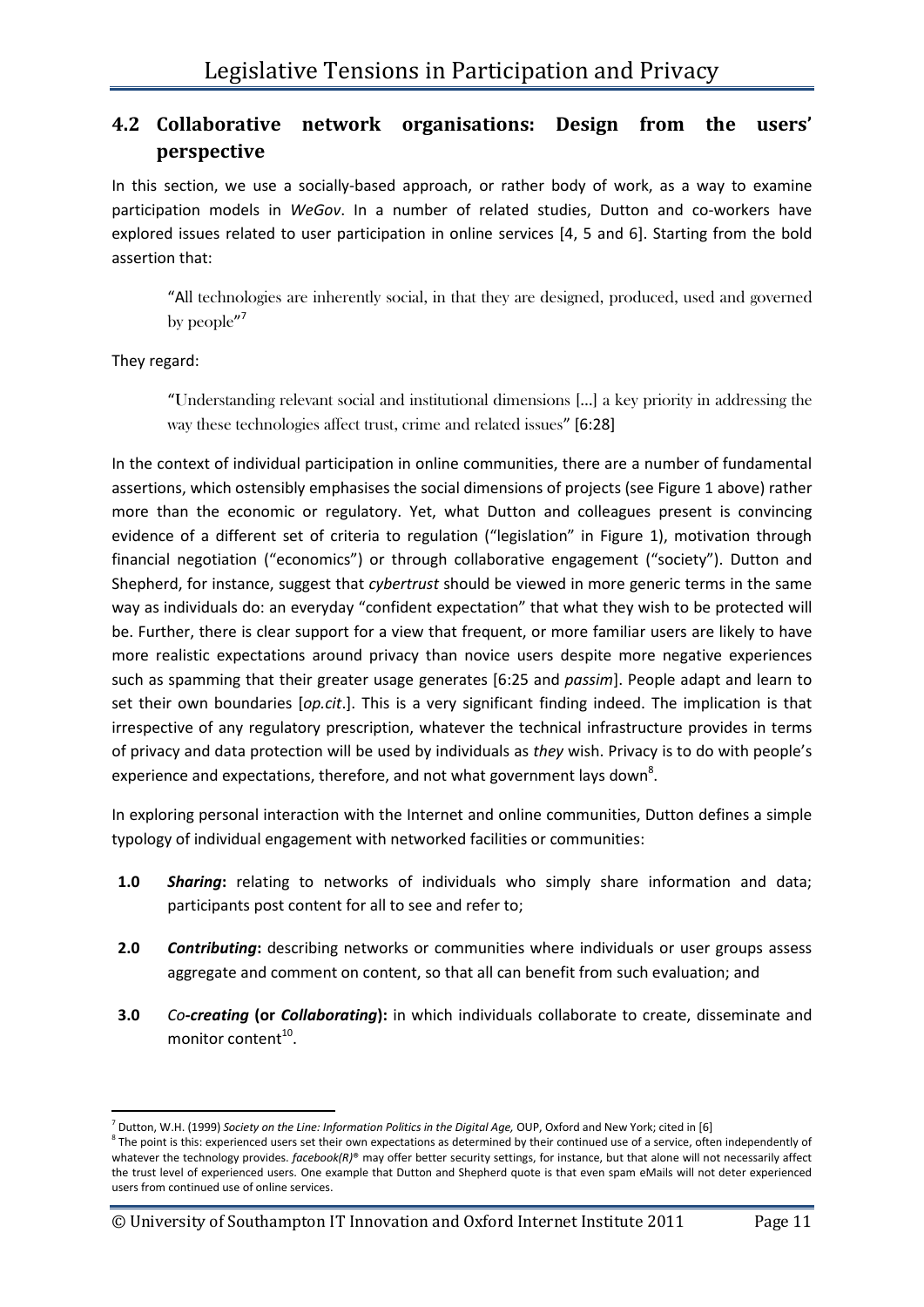Alongside this typology, he explores issues such as the need and role of management (of individuals as well as content, and the moderation of fora), the social underpinnings of participation, and the technical requirements associated with the platforms supporting the network. Although discussed and presented primarily in the context of more formalised communities (including social networking and collaborative work) [4], establishing what relevance this typology as well as observations around cybertrust and user experience have to *WeGov* will help identify what a social analysis might bring to this type of project.

As outlined above, *WeGov* directly engages members of the general public in political discussion using existing technologies (SNS) for the purpose of aggregating content. As such, the perception of those users of the Internet and how they engage in online communities is of particular importance, but in addition, how that community of citizens is supported technically and how the opinion gathering exercises are managed are key factors in the design and development of the deliverables. It is vital that transparency is offered and maintained in this context: citizens need to be kept informed of what is happening to the information (the opinions in this situation) they offer. Let us focus primarily on aspects of participation, which was identified as a particular concern in the introductory SWOT analysis.

Consider first the typology of citizen participation, summarised in Table 2 with respect to the underlying architecture as well as aspects of the processes associated with the interactions<sup>9</sup> within the different types of collaborative network organisation (CNO).

| <b>Mechanism</b> | $1.0^{10}$ Sharing        | 2.0 Contributing                      | 3.0 Co-creating |
|------------------|---------------------------|---------------------------------------|-----------------|
| Architecture     | One-to-Many <sup>11</sup> | Many-to-Many                          | Many-to-One     |
| <b>Openness</b>  | Open                      | Networked                             | Managed         |
| Control          | Low                       | Moderate <sup>12</sup> (reputation)   | High            |
| Modularization   | Low                       | Moderate <sup>12</sup> (simple tasks) | High            |

#### **Table 2: Collaborative Network Organisations (CNO) typology (***from [4])*

The underlying *architecture* for each CNO type needs to support interactions from those based on one individual communicating with many, to those where many individuals work together to produce a single output (code or documents generated by a whole team using collaborative development tools, for instance). The architecture "mechanism" is fairly obvious and straightforward. Any specific technical issues arise from the interaction types. For instance, within 3.0 Cocreation, collaborative tools need to support functional ownership and version control, whereas in 1.0 Sharing, the only requirement is for some level of naming convention and control.

The other "mechanisms" and terms require some explanation. *Openness* and *Control* refer to the degree to which individuals and the content they produce or view needs to be managed. For

© University of Southampton IT Innovation and Oxford Internet Institute 2011 Page 12

<sup>9</sup> In the original discussion, interactions are between direct participants within the CNO. For *WeGov* this would include both the citizens offering their opinions and the policy makers providing feedback.

 $10$  1.0 – sharing hypertext documents, data and other digital objects; 2.0 – deploying social networking tools to support collaboration and generate user-content; and 3.0 – applying collaborative software to support cooperative co-creation. [4:215]

 $11$  The "one" and "many" here refer to participants engaged in sharing or collaborating.

<sup>12</sup> The ambiguity in the use of *moderate* is in the original and probably not intentional.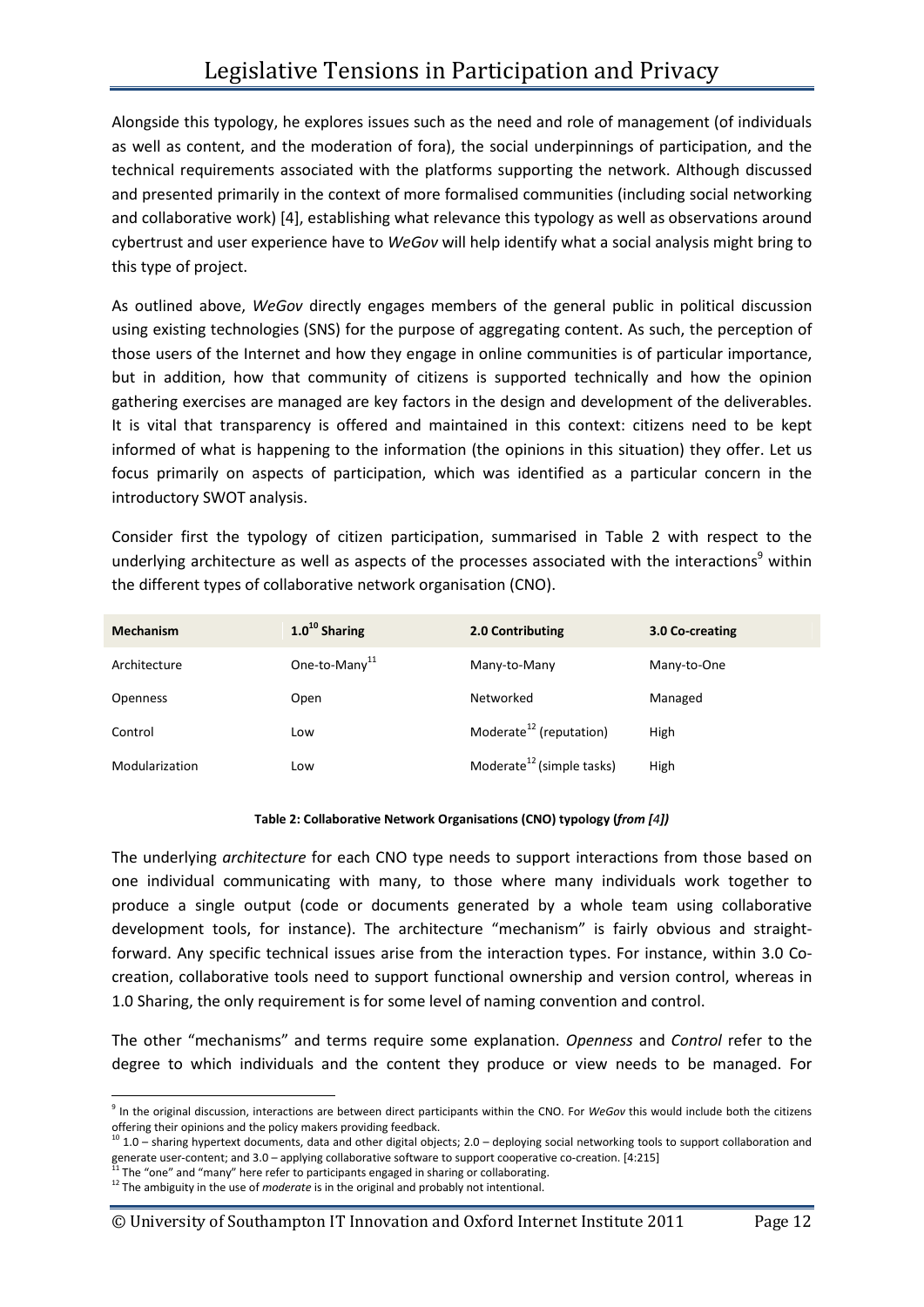instance, within a 2.0 Contributing CNO, users of a community which provides technical know-how or support such as the SAP Community Network (SCN) tend to be self-regulating in terms of contributions and especially who is an expert and who is not (*Control* is via moderation). Similarly, in a 3.0 Co-creating environment, the *Openness* or access to the network as well as content is managed so that only those with a legitimate reason to be participating can. The final line of the table, *Modularization*, refers to the extent to which work or interactions need to be split into smaller, more manageable chunks: in a 1.0 Sharing environment, all tasks tend to be simple and self-contained: a single user will format, write and check an entire document, for instance. In a 3.0 Co-creating CNO, by contrast, individual sections of the document, as well as proof-reading, overall look-and-feel and so forth would be distributed tasks broken down and assigned to individual contributors.

In related presentations of this CNO table (see [5] and Table 3), Dutton extends the considerations associated with a given type to include the concepts of content ownership (Intellectual Property Rights – IPR) and evaluation (Performance: how do we know whether the CNO is successful or not?). For instance, in a 1.0 Sharing organisation, the Intellectual capital needs no protection *per se*: it is acknowledged and accepted as public and shared, by definition. In addition, if we wanted to assess how *good* or relevant that shared information might be, then for a 3.0 Collaborating (previously Cocreating) environment, the number of appropriate individuals adding to the overall output – that is not just who is contributing, but are they the right contributor – is the main measure.

|                             | 1.0 Sharing        | 2.0 Contributing                | 3.0 Collaborating                             |
|-----------------------------|--------------------|---------------------------------|-----------------------------------------------|
| Architecture                | One to many        | Many to many                    | Many to one                                   |
| <b>Openness and Control</b> | Open, Low Control  | Managing access                 | Tiering, management control<br>structures     |
| <b>IPR</b>                  | Information shared | Platform                        | Co-created product                            |
| Performance                 | <b>Viewers</b>     | <b>Quantity of Contributors</b> | targeted<br>Engaging<br>experts,<br>producers |

#### **Table 3: Issues of Control, Ownership and Evaluation with CNOs (***from [5])*

So what is the importance of this typology for *WeGov*? The implication of these tables is that once we have identified where *WeGov* sits in the typology, then architectural, management (openness and control), ownership and community evaluation (performance) types will all have been determined and can be appropriately addressed. Say, for instance, *WeGov* were seen as a 2.0 Contributing project, then we could evaluate the architecture on the grounds that it needs to enable many individuals to contribute to many items; access would need to be managed (not everyone can join; and not everyone can contribute on everything); the content is "owned" by the platform itself, not by the individual contributors and not as part of an overall, aggregated output; and the number of people getting involved would be a measure of its success.

This presents an interesting problem. The implication in related work<sup>13</sup> (see [4 and 5]) is that organisations will tend to fit into one type or another, and this does inform the way they work and

<sup>13</sup> Dutton analyses a number of different types of CNO, ranging from the likes of *Bugzilla* to *A Swarm of Angels*.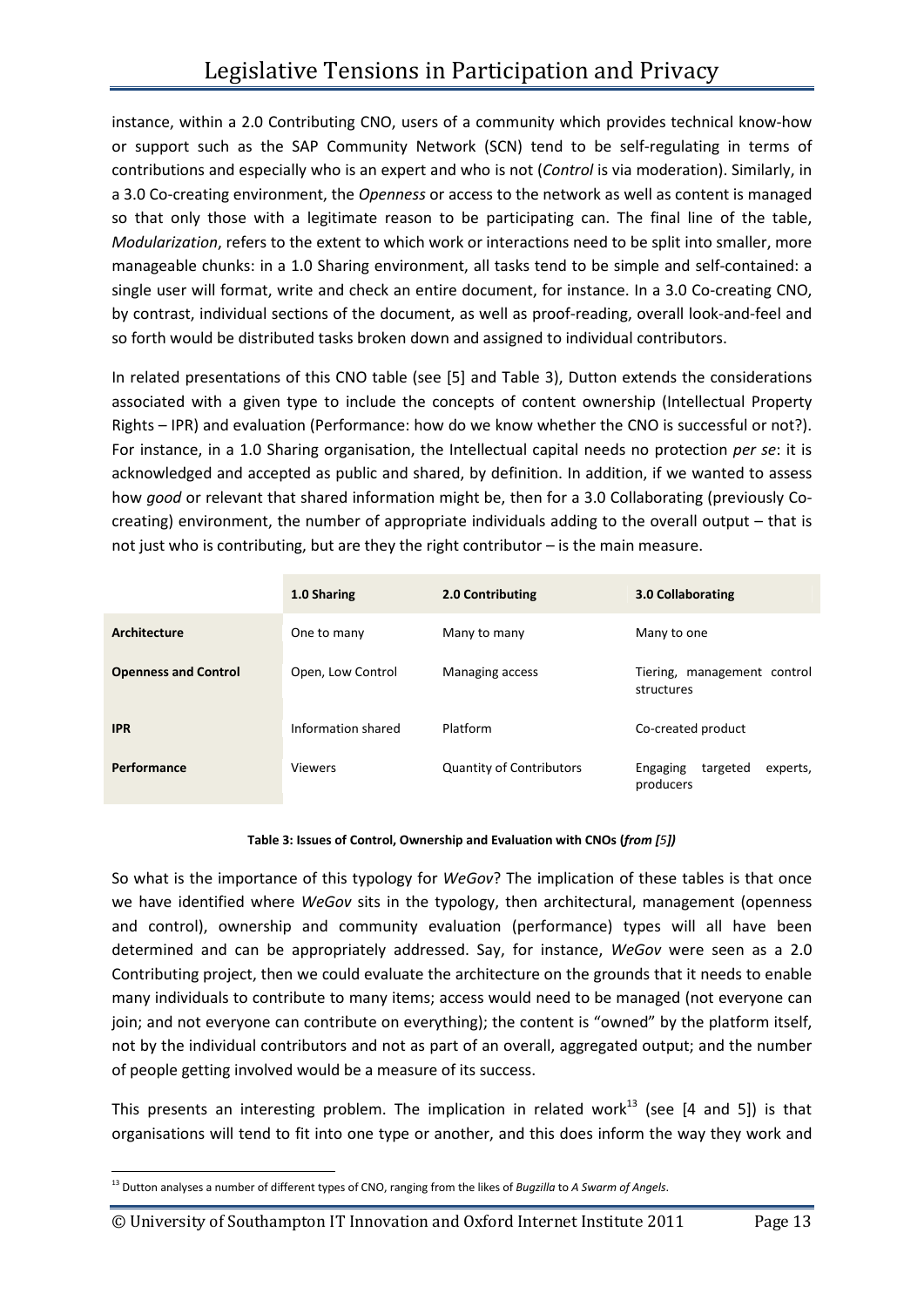should be set up. For *WeGov*, then it actually depends on the perspective taken. From a Government-as-beneficiary viewpoint, then this looks very much like a 3.0 Collaborating project. The hope is that many individuals will engage to provide their political opinions; there needs to be some management of the input to ensure that contributors are not exclusively activists with particular and extreme views; in essence the consensus that results is a "co-created product"; and its success or otherwise will be judged on the quality of the contributions – again, they would prefer informed opinion rather than bias and prejudice. This has various implications. For example, if the consensus is to be viewed as a "co-created product", then it would be important to secure rights to the original individual opinions, or to request consent from those expressing those opinions. Similarly, it places an emphasis on some kind of aggregator  $-$  the result of many-to-one contributions  $-$  to marshal inputs into a suitable consensus, whilst maintaining the integrity of individual views. This would make *WeGov* a data processor, in data protection parlance, not a controller which in itself has important consequences for the handling and storage of the opinions collected. As such, *WeGov* enables the collection of data (public opinion), will effect some analysis (such as aggregation) and then passes those data on to the policy makers, who might store the data as well as review and develop ideas based on the opinions expressed. The policy makers, as operators of the *WeGov* services, act therefore as data controllers.

An alternative view though would be to consider the citizens' viewpoint. For a typical, open debate (i.e. posting messages on a social networking site, or SNS), then the 1.0 Sharing type seems much more appropriate. An individual will express a view and this will be made available to many: the architecture should be one-to-many, therefore – a message board or chatroom or similar. There is little control; from the outset, the opinions offered are shared and public; their value derives from how many other people view and comment on them $^{14}$ . Data protection is of little relevance here, beyond the need perhaps to dissociate particular individuals from particular opinions (protecting individual identity<sup>15</sup> and not the view expressed) because by definition the SNS as a 1.0 Sharing type provides a forum for individuals to broadcast content to anyone and everyone else. Of course, the architecture and behavioural paradigm fit this type perfectly: Social Networking Sites. They are set up for individuals to express views and broadcast them to all (where "all" is optionally anyone who should access the site, or the trusted circle of cyber friends identified by the individual). There is little control, and moderation if any tends to be on an *ad hoc*, self-regulatory basis. The "performance" of any individual is very much judged on the basis of how many posts are received in relation to what they started, assuming there are no spammers or other such inappropriate behaviours .

Since the type of CNO changes depending on the perspective (Government-as-beneficiary *versus* Citizens), it is tempting to conclude that CNOs may not be the right way to approach the project at all. Instead, something which categorises the project into one type or another seems preferable. But this, in fact, is not the case. The various typologies highlight the different expectations of those involved as the real actors: the citizens providing the inputs, and the Government (or policy makers) as beneficiaries of those inputs. The challenge for the *WeGov* project is not so much blanket conformance with all the regulation associated with data protection, but simply to match the requirements of a 3.0 Collaborating CNO with those of a 1.0 Sharing one. Effectively *WeGov* needs to

© University of Southampton IT Innovation and Oxford Internet Institute 2011 Page 14

<sup>14</sup> Comments could be semantically parsed to categorise them into broad *agree/disagree* measures.

<sup>&</sup>lt;sup>15</sup> Here, SNS's provide a useful precedent derived from traditional broadcasting: individuals may "anonymise" themselves either with completely random pseudonyms (*Trekky, Golum* etc) or more informative (*35yoMumof2*)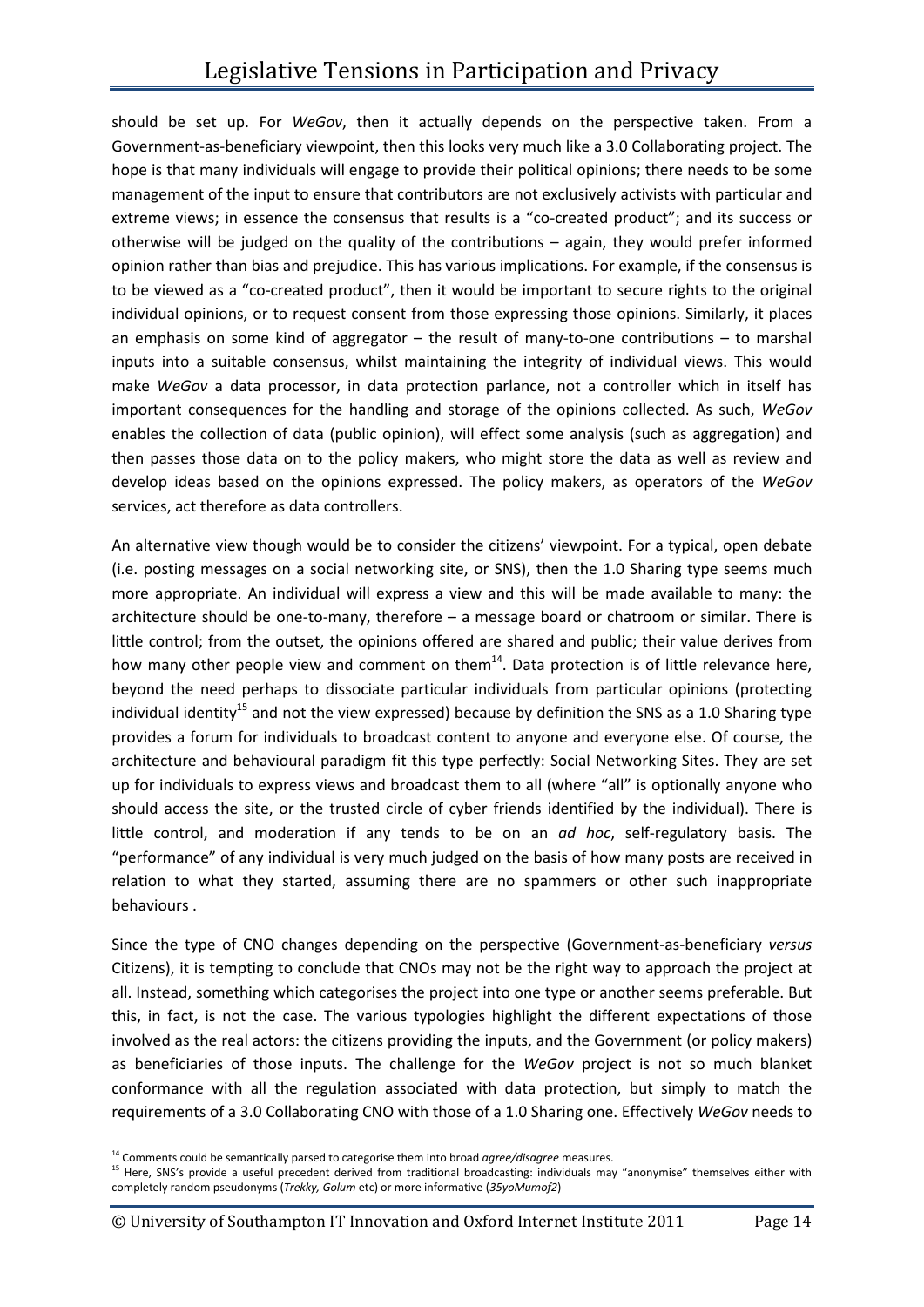interconnect two systems supporting different CNOs considering approaches to architecture, openness/control, IPR and performance. As such, data protection is reduced solely to what is actually required to maximise collaborative interchange. Figure 3 summarises this for *WeGov*. Citizens trust the online community as a 1.0 Sharing environment and will therefore participate fully to offer opinions and views. The "end users" in the sense of government representatives, using the *WeGov* toolset in aggregating the data available on the SNS, operate as a 3.0 Co-creating network providing opinion to the policy-makers. There are two CNO's in operation here, then.



**Figure 3: A different** *WeGov***-centric view on data privacy** 

What everyone wants from the online community using the SNS is their participation, which in turn requires trust. For *WeGov* there are at least two different sets of relationships that are relevant: on the one hand, the online community itself would hopefully continue to run as normal; it is a 1.0 Sharing CNO. On the other, the Consortium, the SNS (indirectly) and the End users collaborate to generate the required output, namely public opinion. In this, they function as a 3.0 Co-creating or Collaborating CNO. Privacy as maintained through data protection is now not so much a question of implementing all appropriate security measures to ensure the protection and integrity of the data. Instead, it is a guarantee that individual identities will be shielded: there should be nothing to connect the opinion with the person or persons who expressed it. As stated above, *WeGov* as a project needs to be able to connect and map the two CNOs effectively to succeed, and in so doing should be guided by the trust requirements of the online communities to ensure and maintain their participation.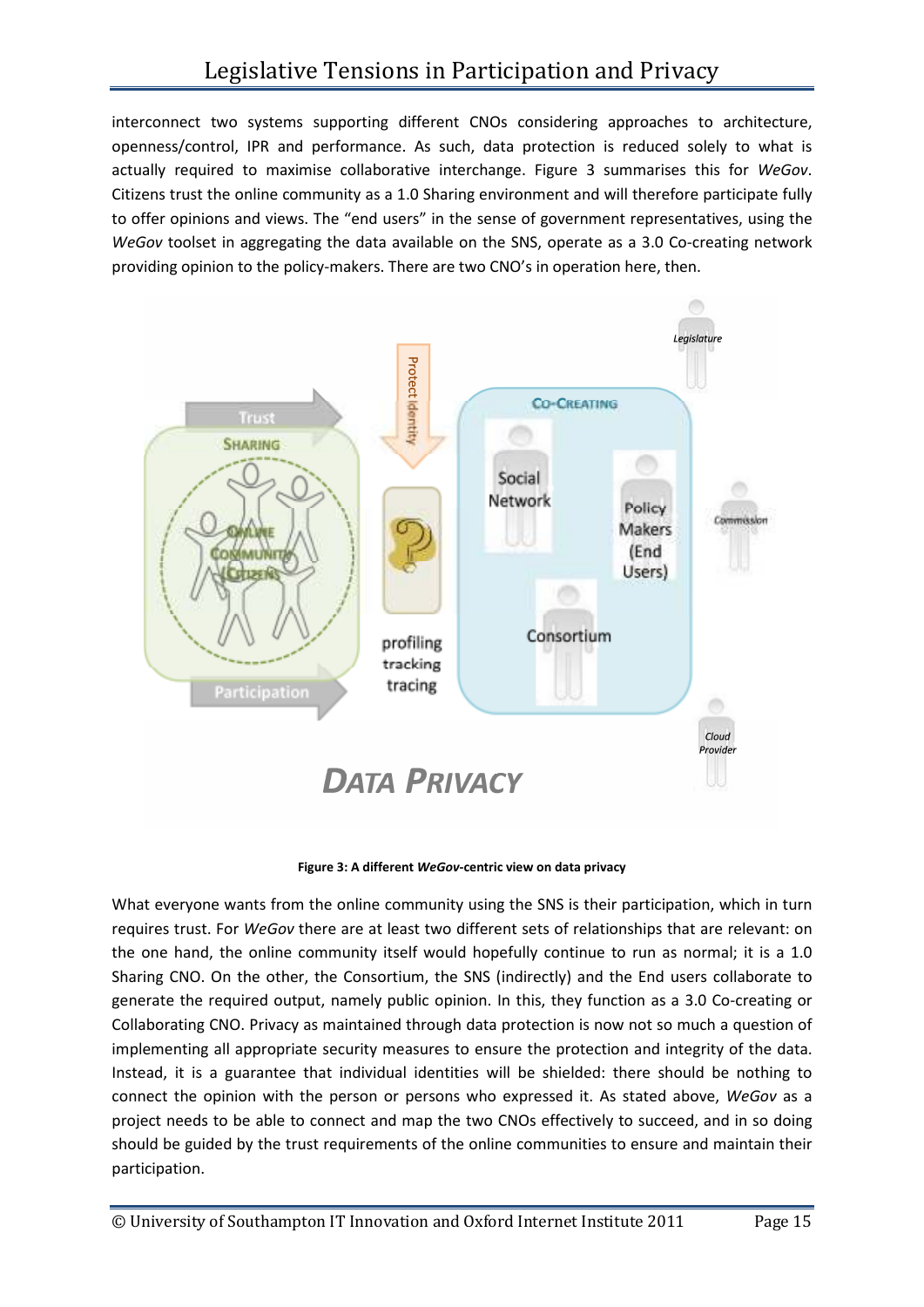The technical issues can be summarised in terms of what is required to allow maximum input<sup>16</sup>. There are few economic issues in the financial sense, unless there is to be some licensing of data or modest payment to users; or in the sense of increased burden or contention for resource, given that there is no particular requirement to increase activity beyond current levels. Socially, the focus is on self-regulation (the number and types of comments and response-chains) and the potential - when married with the 3.0 Collaborating type required to process the opinions for policy-makers – removal of specifics which identify any individual<sup>17</sup>. The regulatory or legislative considerations are far more focused and confined than might previously have been thought.

|                  | 1.0 Sharing<br>The Citizens' Input                                                                                                                                                                                                                                                           | 3.0 Collaborating<br>Government use of that input                                                                                                                                        |
|------------------|----------------------------------------------------------------------------------------------------------------------------------------------------------------------------------------------------------------------------------------------------------------------------------------------|------------------------------------------------------------------------------------------------------------------------------------------------------------------------------------------|
| <b>Technical</b> | Requires a one-to-many platform, allowing<br>open, relaxed interaction and the free and<br>open sharing of ideas and comments in<br>response to those ideas.                                                                                                                                 | Requires many-to-one aggregation of inputs,<br>with some filtering and "control" associated<br>with who can and cannot participate. The<br>output is a co-created consensus of opinions. |
| <b>Social</b>    | Participants are used to offering views and<br>comments freely and without restraint in an<br>SNS<br>environment. There are inherent<br>cybertrust boundaries that can be exploited<br>in SNS's, which have been developed by users<br>to manage and regulate their own and other<br>inputs. | The issue is one of respect for individual views<br>and the protection of those expressing those<br>views (their identity).                                                              |
| Management       | Very little required. Most inputs will be self-<br>regulated.                                                                                                                                                                                                                                | Some control of who can participate. Perhaps<br>different levels of participant<br>some<br>or<br>participant type could be tried.                                                        |

#### **Table 4: CNOs and** *WeGov*

In summary, the CNO type depends on the viewpoint. Input from individual users and subscribers to SNS's is very much a 1.0 Sharing environment, where opinion is freely offered within the context of known social interactions. How those views are processed for the policy makers is more a 3.0 Collaborating organisation: data are aggregated and processed to extract common themes and responses. Table 4 brings this together. In reviewing the typologies implied by the general public on the one hand and the government/policy makers on the other informs the decisions which really are important for the *WeGov* project.

| <b>Support Outcome</b>                         | Comments                                                                                                                                                                                                                                                                                                                                                                                                                                                                                                                                                                     |
|------------------------------------------------|------------------------------------------------------------------------------------------------------------------------------------------------------------------------------------------------------------------------------------------------------------------------------------------------------------------------------------------------------------------------------------------------------------------------------------------------------------------------------------------------------------------------------------------------------------------------------|
| Constructing issues and research<br>challenges | The Social Analysis (an abstraction of Dutton's CNO concept) approach has<br>highlighted that WeGov is really about marrying expectations and requirements<br>from two different well-established types. This could lead on to the identification<br>and pursuit of a range of different challenges related to the mapping of expectations<br>and practices from one area to the other. Identifying and addressing any issues<br>which arise from the coexistence and potential interdependence of these two types<br>is no longer really about data protection legislation. |

<sup>-</sup><sup>16</sup> Note that there is no discussion here of filtering input on qualitative lines; the value of any opinions or comments will tend to be selfregulating in that participants will decide for themselves what constitutes good and poor inputs.

© University of Southampton IT Innovation and Oxford Internet Institute 2011 Page 16

 $17$  Anonymisation – removing anything which might associated data with its source – is not a trivial operation, and may not be completely successful. For one thing, to anonymise data, the original personal details and data need to be processed which means that strict data protection is still required at some stage in the proceedings.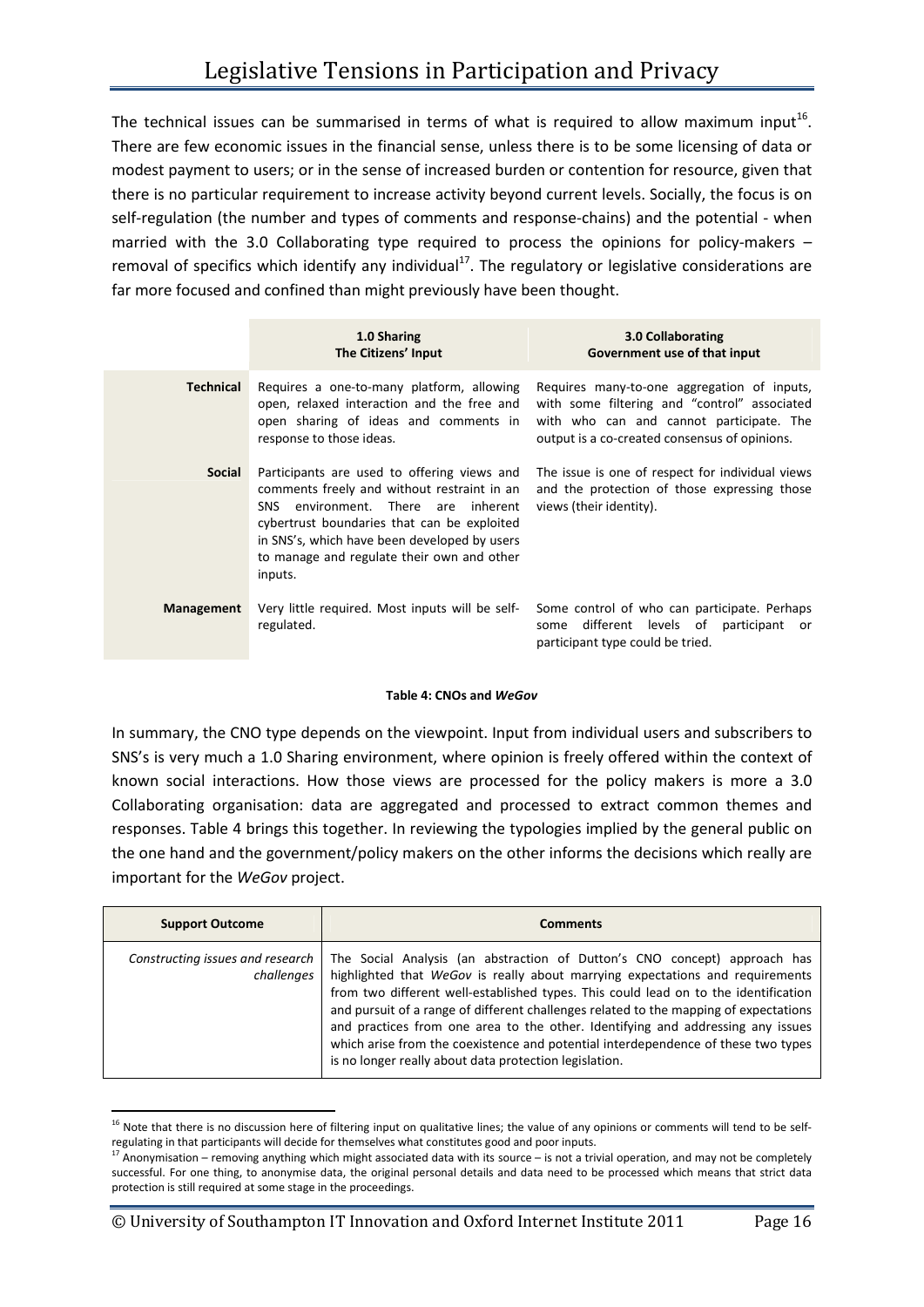# Legislative Tensions in Participation and Privacy

| <b>Support Outcome</b>                                                 | <b>Comments</b>                                                                                                                                                                                                                                                                                                                                                                            |
|------------------------------------------------------------------------|--------------------------------------------------------------------------------------------------------------------------------------------------------------------------------------------------------------------------------------------------------------------------------------------------------------------------------------------------------------------------------------------|
| Facilitation of communication and<br>debate                            | Typing the contexts in which the main groups $-$ the public at one end and the<br>Government at the other $-$ helps to identify and describe what is and is not<br>important to each group. Should problems or concerns arise, then this provides a<br>context in which questions can be raised and worked on jointly.                                                                     |
| Assessment of technology<br>advances                                   | Not at this stage: the technologies at either end are well understood (and currently<br>available). The main issue is mapping the two environments. The success of that<br>mapping could indeed provide some way to assess technology innovation.                                                                                                                                          |
| Improving engineering design<br>through insights from other<br>domains | By definition, viewing the "trust" of participants in a CNO from a social rather than<br>technology point of view has led to a different assessment of the design issues.                                                                                                                                                                                                                  |
| Designing legally compliant Future<br>Internet experiments             | The approach has highlighted what really matters to users in terms of trust and data<br>protection. This helps to refocus regulatory concerns – users of the WeGov services<br>operate at most as a data processor rather than controller; identity protection is<br>more important to the user, but can be handed off to the user <sup>15</sup> rather than pose<br>technical challenges. |
| Improving project design and<br>decision making                        | Typing the essentials from the viewpoint of users and beneficiaries has provided a<br>different, and hopefully more informative, perspective which would benefit issue<br>identification and resolution.                                                                                                                                                                                   |

#### **Table 5: How useful is** *Social Analysis?*

### **4.3 Tussles: Design the playing field and not the outcome**

Prompted by an "important reality that surrounds the Internet", tussles first began to be formalised and discussed in 2002  $[3^{18}]$ : as the result of a DARPA-funded research project:

"different stakeholders that are part of the Internet milieu have interests that may be adverse to each other, and these parties each vie to favour their particular interests" [*op.cit.* Abstract]

The paper discusses many aspects of contention within network architecture and operation. But the basic tenets are these:

- Engineers design for predictable outcomes;
- The Internet grew up on that basis ie., an engineering construct for high and reliable performance;
- The Internet has now changed into a more social animal, as a result of the users who have claimed it for their own; and so
- The engineers designing for it now need to design with contention in mind.

Much of the limited derivative work $19$  has been focussed on network-centric issues of protocol enhancement and business models affecting ISPs and the ASPs that depend on them, though some have picked up on the original "social animal" allusions in the original paper. On the network-centric, non-user side, Sollins [11], for instance, suggests that a tussle approach can help identify and resolve

<sup>&</sup>lt;sup>18</sup> The 2005 IEEE version of the SIGCOMM'02 paper has only minor updates.

<sup>&</sup>lt;sup>19</sup> Google claims that there have been 381 citations of the 2002 version.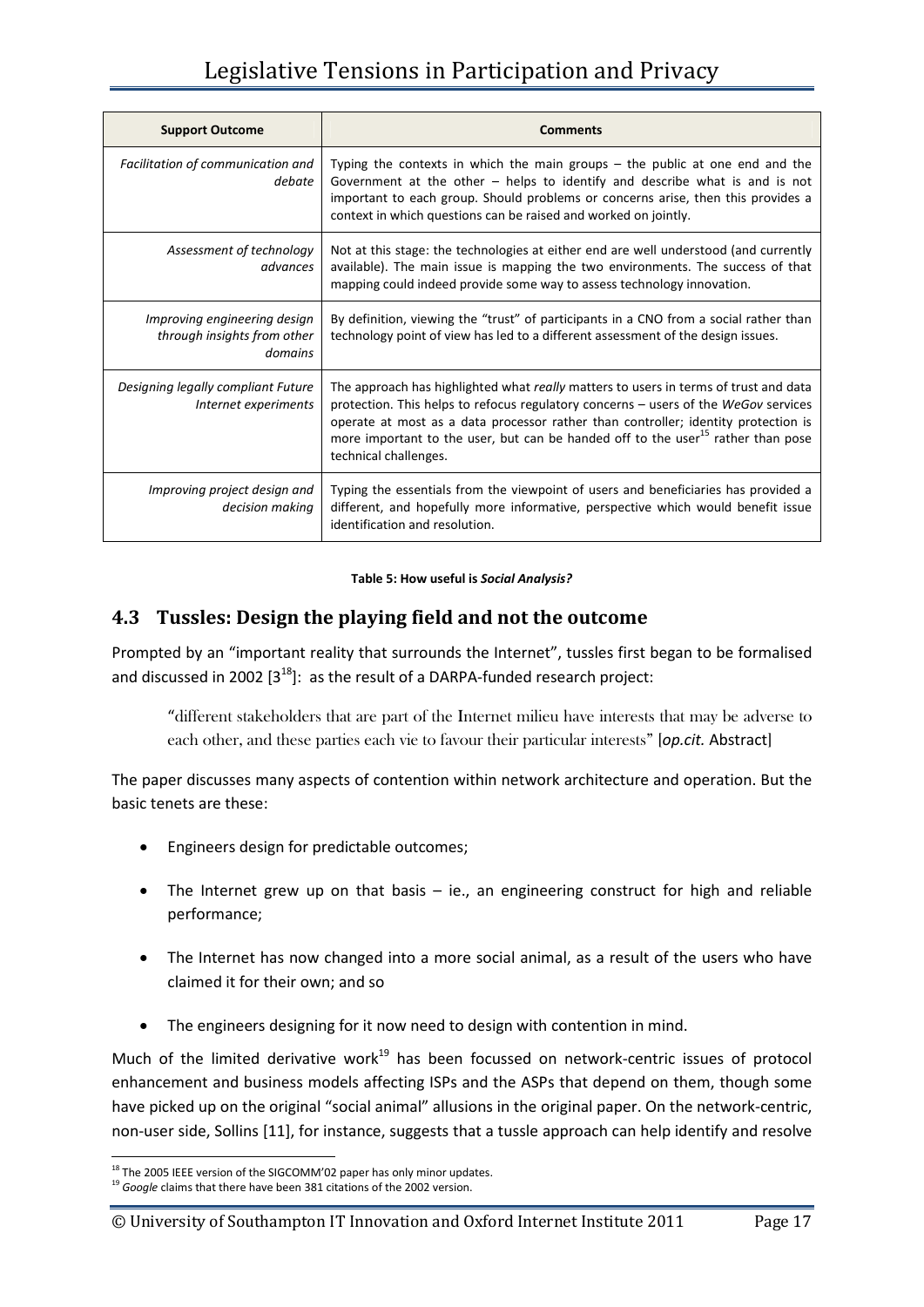issues relating to network management, though this is an assertion which is not fully developed or explained. Similarly, Koponen et al [8] cite the tussle approach as helpful, but then do not specifically apply it to their main focus: the problem of DNS servers. In contrast to these purely technologybased discussions, Bestavros [**1**] spends about equal time on technical issues such as domain name servers, routing and net architecture, as well as real usage, in terms of individual privacy, copyright infringement and Big Brother type activity tracing. His overriding message though is that it is time for coders to embrace the new reality of the Internet as a social instrument and to design for variation in outcome as opposed to a single predictable result. Brown [2] by contrast explores the relationship between regulation – what the law makers attempt to define and protect – and what can and should be done to protect the reality of civil liberties such as freedom of speech and privacy. For Brown, "tussles" are not only or even principally about the economics of Internet operation; he is much more interested in how the Internet can respond to its implicit responsibilities to those who use it in good faith. Clark too introduces a social dimension for trust in network usage: someone who receives a call may choose not to accept it. Tussles seem to be a promising suggestion, therefore, to begin to come to grips with issues of contention for the architecture and economic management of networks, but as yet there is little evidence that they offer any more than a taxonomy for contention definition. What is more significant, though, if the Internet really has become more a social instrument than just a technically intriguing challenge, we might begin to wonder whether a tussle methodology focuses on the trees rather than the proverbial wood.

In trying to explore the usefulness of the tussle approach, Kalogiros et al [7] attempt to codify the methodology and define the types of contentions ("tussle patterns") that may be expected. They suggest the following process to analyse any given tussle:

- 1. Identify stakeholders;
- 2. Identify tussles among stakeholders and their relationship; and then
- 3. For each tussle:
	- a. Identify how control is distributed between stakeholders;
	- b. Assess impact where control is not in balance;
	- c. Identify whether a subset of disadvantaged stakeholders could gain more control by whatever means.

Further, they identify a number of tussle categories or patterns:

| <b>Tussle Pattern</b> | <b>Description</b>                                                                                                     | <b>Possible Resolution</b>                                                      | <b>Example</b>                                                                                            |
|-----------------------|------------------------------------------------------------------------------------------------------------------------|---------------------------------------------------------------------------------|-----------------------------------------------------------------------------------------------------------|
| Contention            | parties<br>Two<br>more<br>or<br>(consumers,<br>consumers<br>or<br>and suppliers) wish to exploit<br>the same resource. | Through restoration of economic<br>equilibrium<br>external<br>or<br>regulation. | Use of<br>cloud<br>resources,<br>bandwidth<br>resulting<br>in<br>contention (even malicious<br>bandwich). |
| Repurposing           | resource is used for a<br>A<br>originally<br>not<br>purpose<br>envisaged (or paid for).                                | Restrict access to / capabilities of<br>the resource(s).                        | Sharing<br>copyrighted<br>materials; selling on personal<br>information.                                  |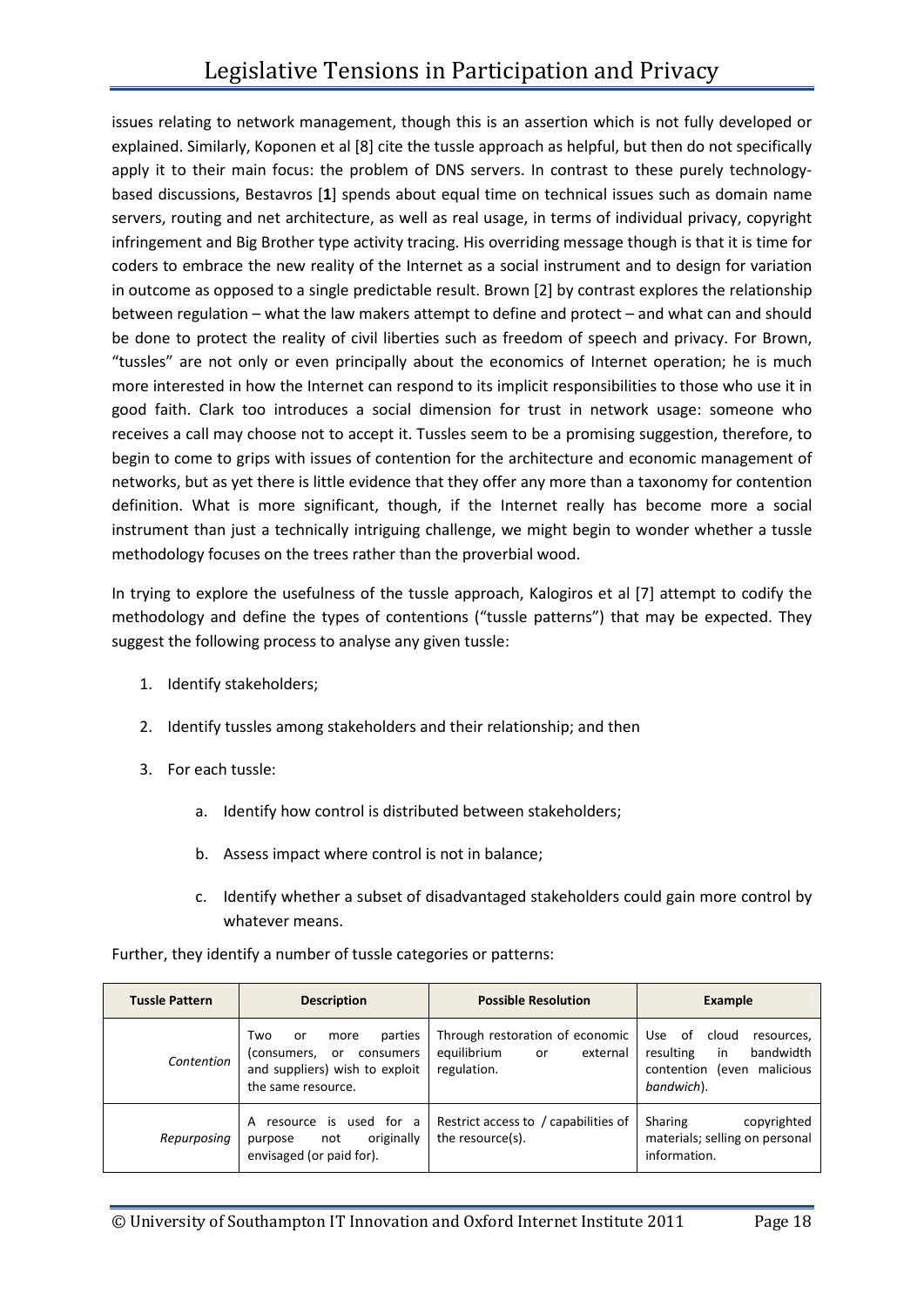# Legislative Tensions in Participation and Privacy

| Responsibility | for<br>used<br>Resources<br>are<br>purposes not acceptable to<br>original provider. | Difficult to resolve because some<br>agent has to defend rights of<br>non-associated 3 <sup>rd</sup> party. | Distributing<br>content<br>protected by rights.                                                                                            |
|----------------|-------------------------------------------------------------------------------------|-------------------------------------------------------------------------------------------------------------|--------------------------------------------------------------------------------------------------------------------------------------------|
| Control        | Multiple<br>(or<br>resources<br>actions)<br>determine<br>the<br>outcome.            | Restrict usage of other resources<br>dependence<br>force<br>on<br>to<br>individual supplier.                | An ISP<br>trying<br>restrict<br>to<br>consumer to their own VoIP<br>than<br>offering,<br>rather<br>other<br>accessing<br>any<br>offerings. |

#### **Table 6: Tussle patterns from [7]**

The tussle patterns may be of use in trying to categorise and thereby characterise general contention types, that may be of relevance to other projects as well. There is a concern, though: the description of the issues here is very much on the basis of the economics of resource exploitation. We need to restate the description with more of a focus on the services and activities run on those resources, rather than the resources themselves. The intention here is to generalise the patterns to be more applicable to social interactions enabled by the Future Internet, and not just the economics of developing or running such an infrastructure. The table below is a first attempt to broaden the patterns out to include applications or interactions, whilst maintaining the same classificatory intentions.

| <b>Tussle Pattern</b> | <b>Description</b>                                                                                                                       | <b>Resolution</b>                                                                              | Example                                                                                                   |
|-----------------------|------------------------------------------------------------------------------------------------------------------------------------------|------------------------------------------------------------------------------------------------|-----------------------------------------------------------------------------------------------------------|
| Contention            | Two or more parties have<br>conflicting interests around<br>the same issue.                                                              | Through negotiation, consensus,<br>compromise, or withdrawal.                                  | Agreeing the price of a<br>contract; negotiating terms;<br>and so forth.                                  |
| Repurposing           | A party uses something for a<br>originally<br>not<br>purpose<br>intended.                                                                | Litigation or economic sanction.                                                               | Asking people to respond to<br>but<br>using<br>survey,<br>a<br>for<br>targeted<br>responses<br>marketing. |
| Responsibility        | A party knows something is<br>which<br>done,<br>being<br>is.<br>inappropriate,<br>but is<br>not<br>motivated to do anything<br>about it. | Whistle blowing.                                                                               | ISP<br>An<br>is<br>aware<br>that a<br>Government is monitoring<br>web use for surveillance<br>purposes.   |
| Control               | Multiple claims on the same<br>data/resource.                                                                                            | Enforcement<br>of<br>terms<br>and<br>conditions<br>other<br><b>or</b><br>usage<br>constraints. | Collecting one set of data for<br>multiple purposes.                                                      |

| Table 7: Tussle patterns - a more generic approach? |  |
|-----------------------------------------------------|--|
|-----------------------------------------------------|--|

This discussion provides a useful framework against which to analyse any given contention. In fact, they apply their methodology to a number of existing projects, if nothing else to establish the tussle pattern associated with a given issue in a given project<sup>20</sup>. We now return to *WeGov* and provide two example tussles from the project.

#### **Government** *vs* **Consortium, End-Users, Commission:** *Control Tussle Pattern<sup>21</sup>*

<sup>20</sup> They reviewed *Trilogy, ETICS, SmoothIT, MOBITHIN* and *SENDORA.*

<sup>&</sup>lt;sup>21</sup> In this section, we consider *WeGov* solely from the perspective of what the project is doing internally, and not with the broader issue of how the results and data of the project may be used outside the project.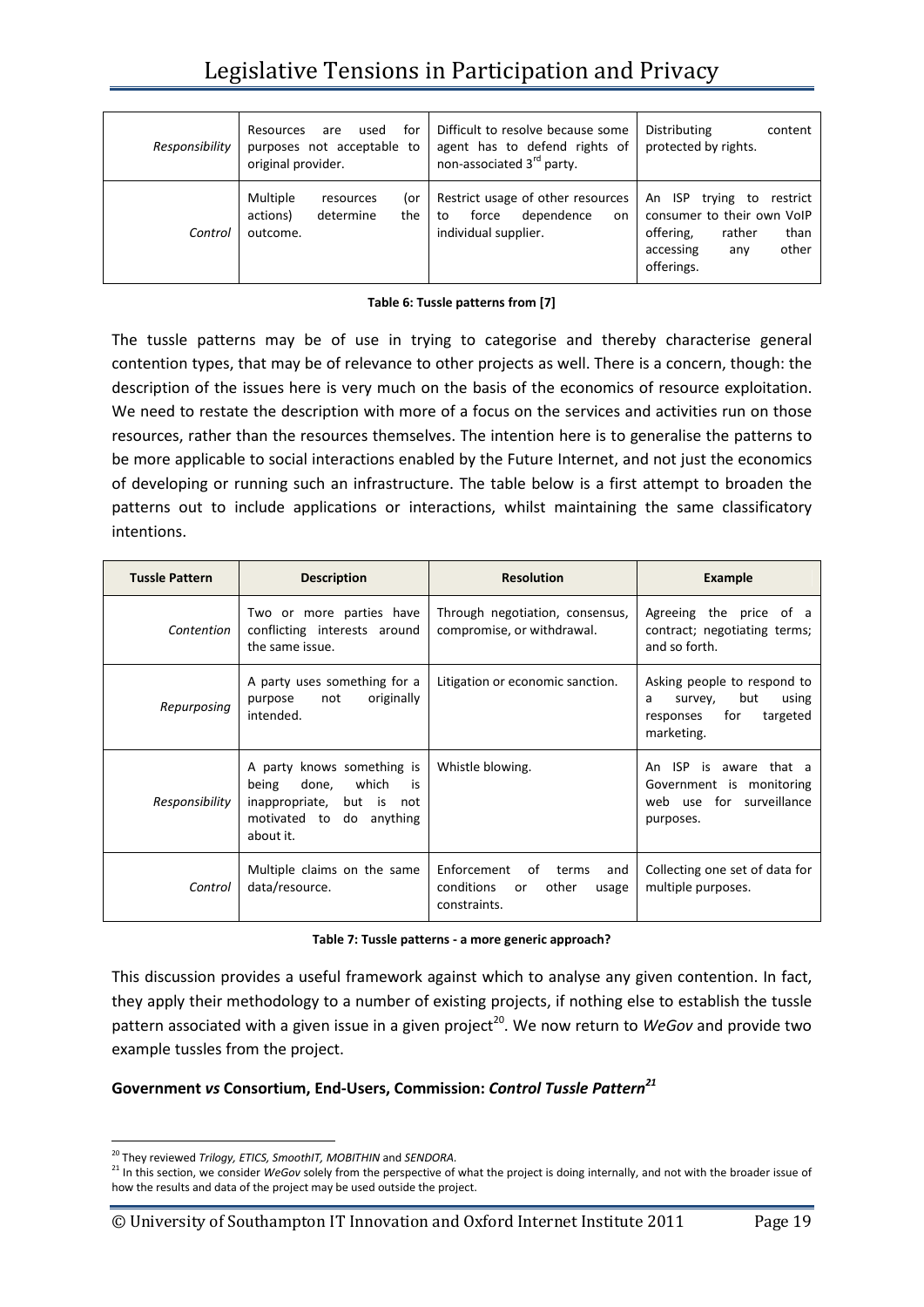The Government is the legislature that generates any and all regulation. It is up to the Consortium, the end-users and the Commission to respect and comply with it. For the Consortium, the legislation may limit their ability to explore all of the potential from the data made available to them. Further, it imposes obvious requirements on what they produce in terms of tools and services, all of which must conform to the same legislation. The end-users are bound, of course, by the working practices and requirements of their employers (the Government), but more importantly cannot be seen to deviate from the law: even when operating within the law, surveillance for instance could be very damaging to their reputation. They are ultimately dependent on the Consortium to provide them with some level of protection against inappropriate use of the data (see above), even if such protection may have to be in the form of advice and guidance. Finally, the Commission has to ensure that no project contravenes any legislation, as well as complying itself. There is a burden of enforcement on them to some extent, but more importantly, they may well be more open to reasonable compromise in the case of *WeGov* since it is in their best interests as well as of the Consortium to work together to ensure complete compliance to data protection laws, whilst extracting the maximum benefit from the data on offer.

We describe this as a "control" pattern, since Government regulation will ultimately bound whatever use is made of the data in *WeGov*, even though different parties may wish to use the data in different ways.

- *Control:* anything involving regulation will tend to be weighted in favour of one of the stakeholders: the balance for this tussle is firmly tipped in favour of the legislature. This fails, however, to see the Government in a different stakeholder guise: they *want* to get the data from the general public on policy proposals and so forth, cynically to give the impression of encouraging participation, but equally perhaps in a genuine attempt to ensure that everyone is heard. In this case, *control* is more evenly distributed. It is the general public who can exert the greatest influence, mainly through non-participation. With the Government as this kind of participant, then the tussle is balanced.
- *Impact:* failure to comply with legislation generally involves punitive sanctions financial (fines) as the result of legal proceedings. In the case of the unbalanced, regulatory tussle described first above, the Government has the power to disable any of the other stakeholders. This could have far-reaching consequences not confined to the present project.
- *Disadvantaged stakeholder moves:* there is little scope for the Commission, the Consortium or the end-users to try to redress the balance. However, there is always the potential to push back and try to effect a change in legislation: if regulation prevents any usable data becoming available, there is certainly an incentive for the Government to show some flexibility. This is viable only when the Government has both of the two different stakeholder types mentioned previously: although the ultimate regulatory authority, they are also a significant beneficiary if the project succeeds.

This tussle illustrates the phenomenon that stakeholders may have different interests, depending on the view taken of the specific tussle. On the one hand, the Government hold all the cards. They are responsible for the legislation, and expect and require compliance. On the other, they are a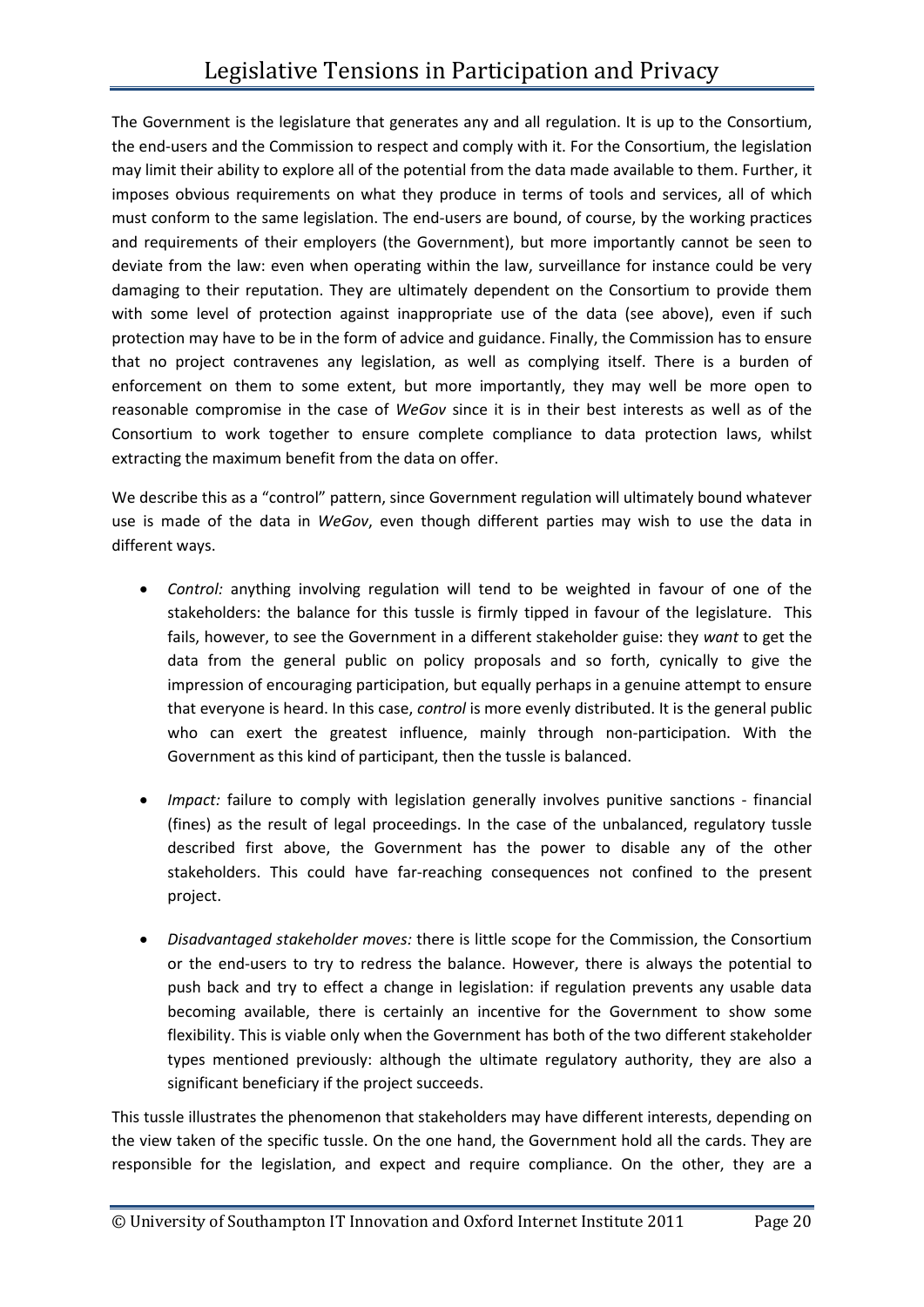beneficiary of the work to be performed and therefore have some motivation to see regulation changed to allow them to get the most out of what is on offer. Designing for this tussle would be difficult, therefore, since the same player becomes involved at different times in the same tussle with different vested interests. It may be that designing network infrastructure is a rather simpler task than handling contract negotiation. We conclude that contention between government and Consortium, End-users and commission, does not fit easily within the tussle paradigm.

#### **Consortium vs Cloud suppliers:** *Responsibility Tussle Pattern*

The Consortium had initially proposed using Cloud facilities to process incoming data from users (the citizens). Political opinion falls into the category of personal data requiring protection and specific security measures when processing. Cloud providers do not, however, typically meet these security criteria. The Consortium may not, therefore, recommend those facilities to be used to process personal data.

This tussle relates directly to economic considerations. Cloud providers do not currently provide the security features required when handling personal data. To implement them would require investment, increased operating costs and potentially constraints of operational practices (i.e. restrictions on policies for virtualisation). Without a sufficient business case, there is no incentive for the Cloud suppliers to make such a change to their facilities. Government regulation is not a significant enough argument: they support and make a business out of other resource-intensive activities which do not require such measures. It is theoretically possible that the Consortium might fund some of the work needed, though this is highly unlikely and would be difficult to justify. Why would public funding be used to bring a supplier into regulatory compliance?

As such, there is an impasse. To exploit Cloud facilities as the Consortium describe in their original proposal to the Commission may result in significant increases in operating costs due to the extra burden of ensuring adequate data protection compliance. Regulation provides safeguards; it is not typically used to impose business strategy. Since this is about who should take ownership for what, this is a "responsibility" tussle.

- *Control*: the tussle is weighted in favour of the Cloud suppliers, in that there is little the Consortium can do other than offer to fund or financially support the investment needed.
- *Impact*: the Consortium finds it difficult to fulfil the statement of work within the secured funding from the Commission. To avoid project cancellation or other sanctions, the Consortium may need to negotiate a modification to the statement of work, for example, hosting cloud services within the consortium or outsourcing work to a data protection compliant hosting provider.
- *Disadvantaged stakeholder moves*: there is little the Consortium can do as far as the Cloud suppliers are concerned, since financial support is not a feasible option. Were they to attempt to put forward a business case to make the necessary investment by the Cloud suppliers attractive, they would still be delayed in what they could deliver and when.

This additional aspect of the issues surrounding data protection for the *WeGov* project most closely approximates the classic tussles described elsewhere ([**3**, **7**, **8** and **11**]). It is very closely linked to the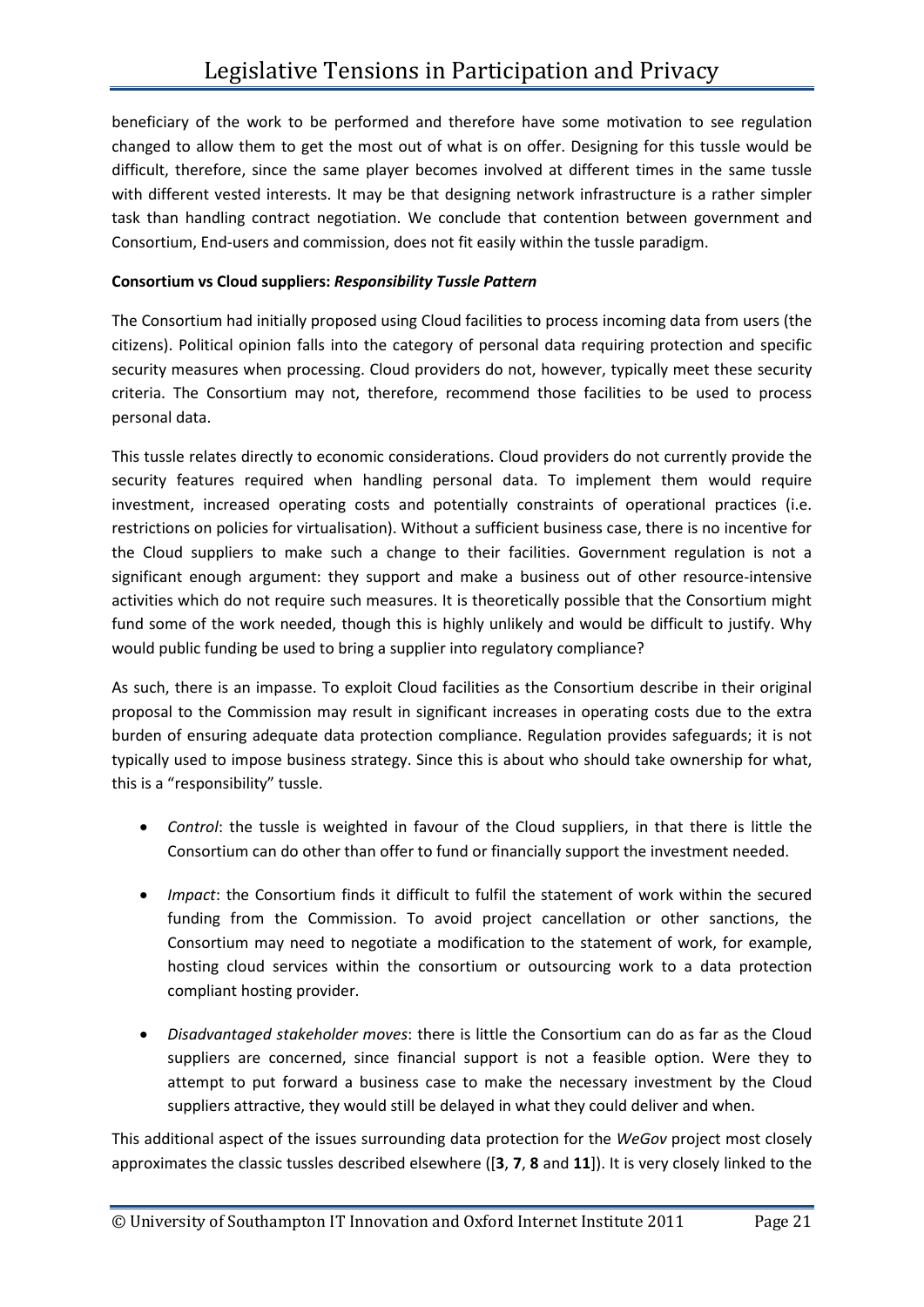economics of providing network capabilities to support a given function or set of functions. "Designing for the playing field" of data protection [**1**] would have required Cloud providers to support the rapid integration of suitable data processing extensions, such as encryption and access control as well as the management of monitoring or other mid-path stations within the network itself that might divert or interrogate the data inappropriately.

For both examples above – the *Control* tussle between Government on the one hand and the Consortium, End-Users and the Commission on the other; and the *Responsibility* tussle between the Consortium and Cloud suppliers – it would be possible to repeat the analysis specifically around the issue of research drivers, regulatory compliance and the reality of participation in SNS. This may lead to the identification of yet more options for the disadvantaged stakeholders to attempt to regain some level of balance through the creative use of technology (solutions based on encryption, for instance) as well as architectural implementation (including distributed processing to make it more difficult for a third party to access all but a small proportion of the overall dataset). For now, though we will confine ourselves to the two illustrations here which suggest two extremes: in the first case, a less-than satisfactory set of conclusions in respect of stakeholders, and in the second, a rather more "classic" tussle problem.

| <b>Supporting Outcome</b>                                              | <b>Comments</b>                                                                                                                                                                                                                                                                                                                                                                                                      |
|------------------------------------------------------------------------|----------------------------------------------------------------------------------------------------------------------------------------------------------------------------------------------------------------------------------------------------------------------------------------------------------------------------------------------------------------------------------------------------------------------|
| Constructing issues and<br>research challenges                         | Focusing on stakeholders and the relationships between them helps to begin to look at<br>potential problems and issues. At that stage, there is much scope for investigative work<br>and research. Specifically for WeGov, tussle analysis has revealed more about<br>relationships and dialogues to be had between different direct and indirect<br>stakeholders rather than actual research or development topics. |
| Facilitation of communication<br>and debate                            | There is some indication that tussles have helped establish what the issues are and who<br>needs to be approached.                                                                                                                                                                                                                                                                                                   |
| Assessment of technology<br>advances                                   | New security mechanisms.                                                                                                                                                                                                                                                                                                                                                                                             |
| Improving engineering design<br>through insights from other<br>domains | N/A                                                                                                                                                                                                                                                                                                                                                                                                                  |
| Designing legally compliant<br>Future Internet experiments             | The tussles have indicated what should be considered in respect of legal compliance. It<br>is difficult, however, to establish whether this was not obvious in advance.                                                                                                                                                                                                                                              |
| Improving project design and<br>decision making                        | To some degree. The tussles outlined have tended to show what needs to be taken into<br>consideration and who needs to be approached for discussion and negotiation.                                                                                                                                                                                                                                                 |

**Table 8: How useful are Tussles?** 

### **4.4 Risk management: Design for outcome considering uncertainty**

The most obvious approach to achieve legal compliance is to adopt a risk management approach. With its roots in safety and security disciplines, risk management has been applied to many different areas and scenarios, from biohazards [9] to standard business planning [13], and has even been standardised [10]. ISO/IEC 27001 stipulates that a risk analysis method should be used, but the method is not a part of the standard, and no specific method is proposed, apart from integrating the PDCA (Plan, Do, Check, Act) recursive process of the model as defined for the creation of the ISMS (Information Security Management System). ISO 27005 [15] was recently published (04 June 2008)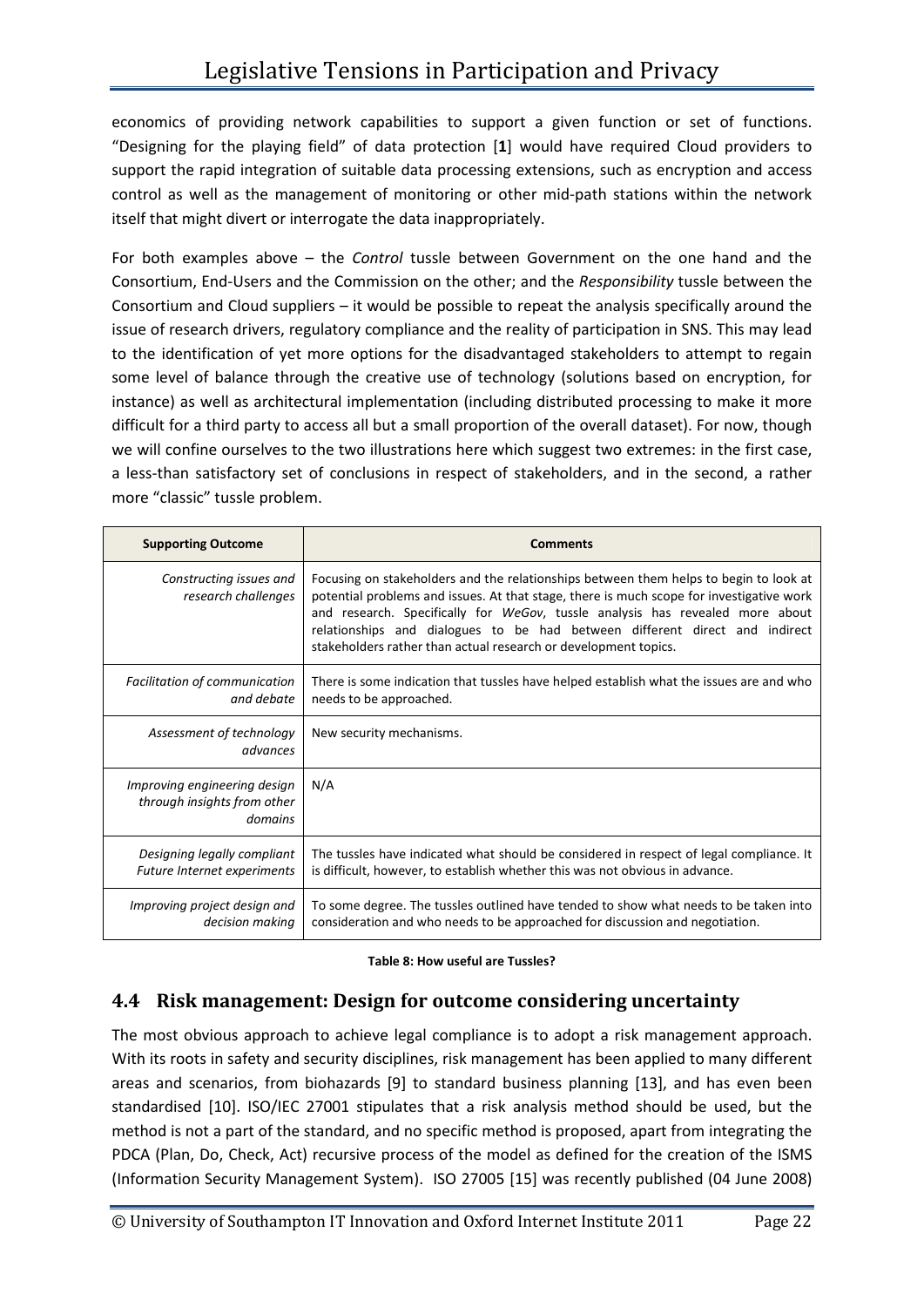to provide guidelines for information security risk management and to support the general concepts specified in ISO/IEC 27001. However, implementers are left to devise their own methods consistent with these guidelines. EBIOS [16], MEHARI [17] and OCTAVE [18] are all examples of risk management methods.

In general, risk management is an on-going process designed to assess the likelihood of an adverse event occurring, implementing measures to reduce the risk that such an event will occur and ensure the organisation can respond in such a way as to minimise the consequences of the event:

"Risk may be defined […] as the probability of occurrence of an adverse outcome and the severity of the consequences if the outcome does occur" [It] must be directed towards assisting those responsible for making decisions to do so in a way which is consistent with scientific principles, legal requirements and public values" [9].

Unlike tussles, where the by-word is design for variable outcomes, risk analysis focuses on a specific objective. In the *WeGov* project this is data protection compliance for Future Internet research experiments that aim to collect and process personal data from online communities for identification and tracking of political opinion. To address this objective the project adopted a risk management approach building on deep technical and legal expertise [20].

As preparation for risk management a legal analysis was performed by the *WeGov* project use cases in relation to the principal EC Directive regulating the processing of personal data: Directive 95/46/EC9. The main challenge is to understand the implications of information processing that crosses different legislative (US to Europe) and administrative (*facebook®* to Policy Maker) domains. The legal analysis starts by identifying the processes of each use case including monitoring on SNS, consent and fair processing information notice on SNS, extraction, and topic injection. For each process an examination is made on how privacy and use policies of specific SNS (e.g. *facebook®* and Twitter®) relate to legislative roles and obligations. In some cases recommendations are made for compliance such as limiting the scope of the *WeGov* toolset's search to only those comments of users that have joined an official *facebook®* Page or a group set up by the Policy Maker, thereby obtaining explicit consent (via opt in) from the site user. The project then uses the OCTAVE Allegro risk management method to identify risks and security requirements that need to be implemented by the project for compliance. The outcome of the analysis is a risk measurement criterion in relation to impact areas for Policy Makers, profiles of critical information assets, threats to those assets and security requirements that should be implemented to mitigate the threats.

Some risk management approaches [10] encourage the consideration of opportunities as well as threats in all stages after risk identification. This is not included by OCTAVE and therefore was not considered by *WeGov*. Without going into specific detail on all of the risks identified, it is clear just how pervasive the data protection issue is for the project. At one level it affects *Research and development*, *Intellectual capital*, *Reputation* and *Data loss*, the main concern associated with data protection, but also *Citizen demotivation* and in consequence *Public opinion*; *Consortium collaboration* and *deliverable schedule*: internal issues which could be affected by any actions taken in response to data protection concerns within Clouds. For each of these areas, it would be possible to consider the threats and opportunities that result.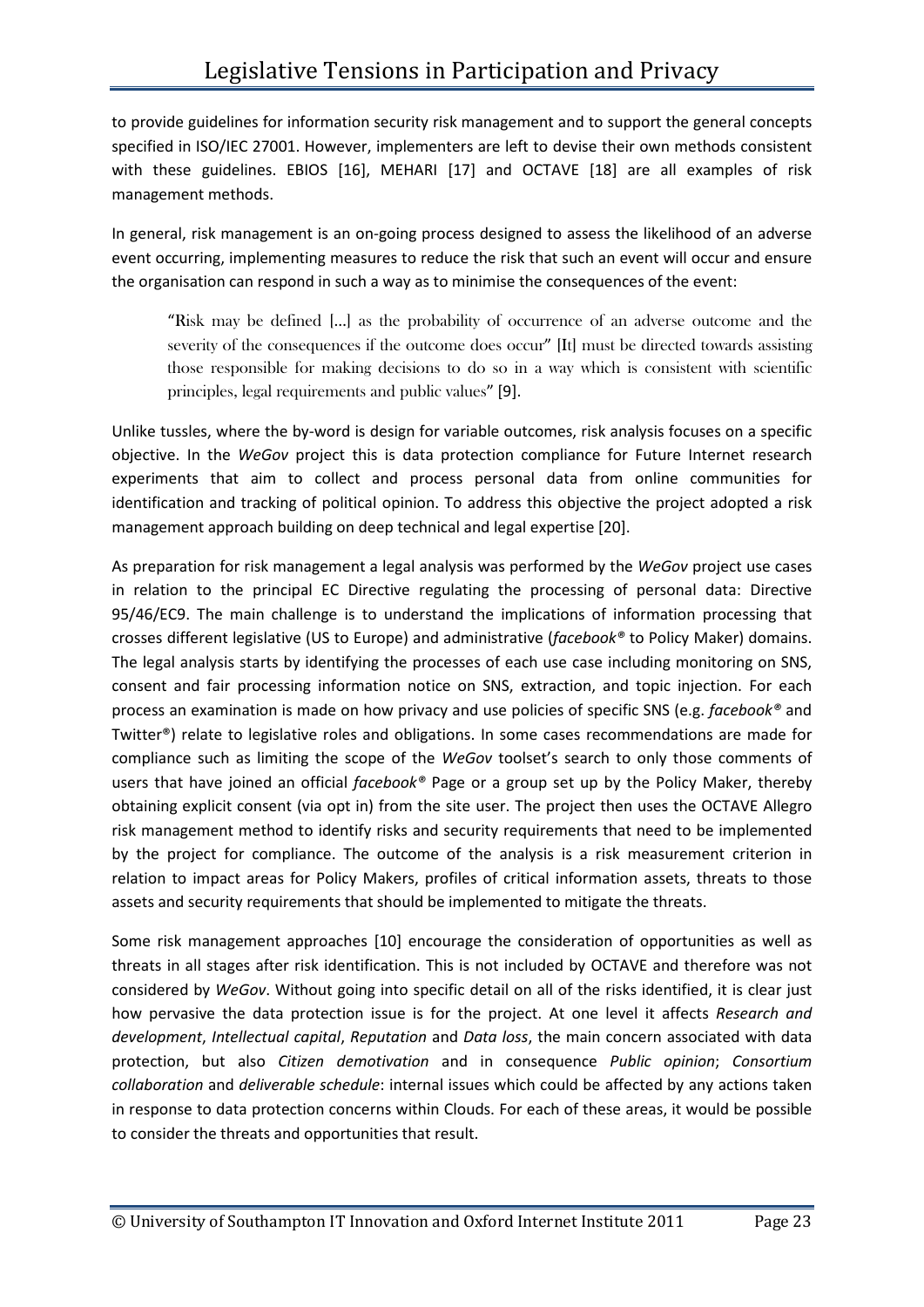The opportunities and threats shown in Table 9 provide yet another perspective on the issues facing the *WeGov* project. Looking at threats – and again this is not a quantitative analysis – these help to prioritise the issues and concerns. Without such prioritisation, time and effort may be wasted on matters of little overall importance and beyond the direct control of the consortium. (Note, however, that there is no explicit division here into internal and external risks.) On the other hand, the opportunities shift the focus from the problem into the solution. This encourages problems to be viewed in a more positive light and as part and parcel of any project.

| <b>Risk</b>              | Opportunity                                                                                                                                                                                                                         | <b>Threat</b>                                                                                                                                               |  |
|--------------------------|-------------------------------------------------------------------------------------------------------------------------------------------------------------------------------------------------------------------------------------|-------------------------------------------------------------------------------------------------------------------------------------------------------------|--|
| Research and development | Develop new techniques to analyse<br>personal data which protects the rights of<br>the individual providing those data.                                                                                                             | Work could be sanctioned (halted; no<br>funding) without tangible and innovative<br>returns.                                                                |  |
| Intellectual capital     | Explore what can and cannot be done<br>with anonymised data. This may result in<br>pragmatic decision that this is<br>a<br>impractical, which in itself would be of<br>value beyond the project to others in<br>similar situations. | Without a creative approach to the<br>issues, nothing will be generated.                                                                                    |  |
| Reputation               | Demonstrate that valuable work can be<br>achieved<br>under<br>regulatory<br>even<br>constraint.<br>Explore and question regulation.                                                                                                 | Dependent on compliance, but also<br>project execution. Reputation loss is a<br>significant problem for government and<br>government representatives alike. |  |
| Data loss and leaks      | Introduce appropriate measures<br>and<br>procedures to protect data.<br>Embed expiration handling.                                                                                                                                  | Public outrage. Lack of participation.<br>Project funding risk or other sanction.                                                                           |  |
| Citizen demotivation     | Engage directly and frequently with public                                                                                                                                                                                          | No data to analyse.                                                                                                                                         |  |
| Public opinion           | to encourage involvement and see the<br>benefits of the work. Enable feedback<br>policy<br>makers<br>from<br>to<br>maintain<br>participation and debate.                                                                            | Constraint on future funding.                                                                                                                               |  |
| Consortium collaboration | Discuss alternatives internally and with                                                                                                                                                                                            | Failure to deliver project content or on                                                                                                                    |  |
| Deliverable schedule     | project office involvement.<br>Refocus work.                                                                                                                                                                                        | time.                                                                                                                                                       |  |
| Regulation               | Explore potential for regulatory change.<br>Exploit Government as beneficiary of<br>project to present a case for change.                                                                                                           | Constrains any innovative work.                                                                                                                             |  |

#### **Table 9: Generalised opportunities and threats resulting from risk management**

Throughout the process there is an emphasis on communication: let *all* stakeholders know what is going on. Although the methods do not specifically attempt to provide guidance on how to identify those stakeholders, it is an essential step to keep decision-makers informed about the findings and recommendations of the experts engaged in the risk assessment. In applying risk analysis to *WeGov*, we are not confined to economic or regulatory concerns amongst those with a vested interest (the stakeholders or decision-makers) in the work. Instead, we can review and prioritise what the real concerns are and are encouraged to look for solutions before we even begin, and whether or not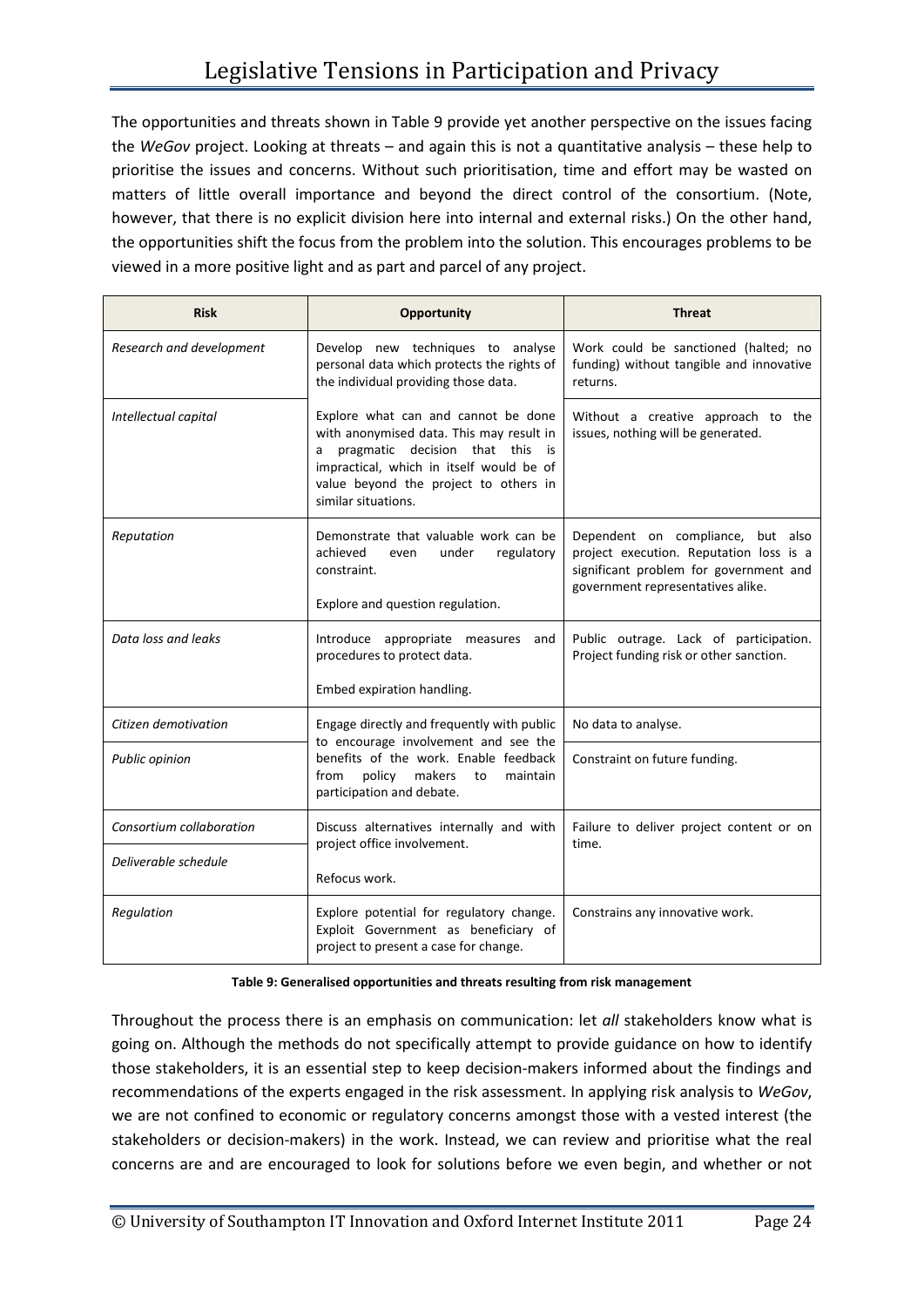those risks should become a reality. What is more, in exploring both the threats (the negative outcomes) and the opportunities posed by the risks we have identified, we are able to present a clearer and more balanced picture and action plan to all stakeholders and the public. This communication is a significant and essential part of the process. Where trust and participation are concerned, communication is also a must. So risk analysis looks for solutions to problems, and not just their characteristics, emphasises open communication with all concerned, and is not constrained to any particular domain. It therefore has a broader and more generic applicability than tussle analysis.

| <b>Support Outcome</b>                                                 | <b>Comments</b>                                                                                                                                                                                                                                                                                                                                                                                                                                         |  |
|------------------------------------------------------------------------|---------------------------------------------------------------------------------------------------------------------------------------------------------------------------------------------------------------------------------------------------------------------------------------------------------------------------------------------------------------------------------------------------------------------------------------------------------|--|
| Constructing issues and<br>research challenges                         | Around specific objectives, risk analysis can highlight the potential solutions (mitigation<br>strategies) to address problems. Such solutions represent key focus areas for research<br>and targeted development. There is a problem, though, that the objective of the risk<br>analysis is generally confined to a specific issue. As such, unless the technique is tried<br>many times on different areas of risk, items will potentially be missed. |  |
| Facilitation of communication<br>and debate                            | Risk analysis includes communication and feedback between all parties. Since the<br>process involves some thought and discussion around potential solutions or at least<br>mitigation (areas which can direct effort and research), then it provides a complete<br>overview to help articulate problem and possible solution.                                                                                                                           |  |
| Assessment of technology<br>advances                                   | Technology improvements or enhancements can be identified and evaluated readily:<br>these will occur as implementations of the potential solutions identified previously.<br>However, once again, unless all aspects of the project are reviewed, some technology<br>advancement drivers may be lost and thereby their potential solution.                                                                                                              |  |
| Improving engineering design<br>through insights from other<br>domains | There is no specific involvement of external expertise. However, discussion around<br>potential solutions can help identify where expertise is required.                                                                                                                                                                                                                                                                                                |  |
| Designing legally compliant<br>Future Internet experiments             | If the objective involves risks associated with non-compliance, then yes. Otherwise, no.<br>This goes back to the objective setting up-front.                                                                                                                                                                                                                                                                                                           |  |
| Improving project design and<br>decision making                        | The whole essence of the technique is to highlight issues at design time for the decision-<br>makers to make better, and more informed decisions.                                                                                                                                                                                                                                                                                                       |  |

#### **Table 10: How useful is Risk Analysis?**

Risk analysis does provide some support for the key questions proposed by SESERV. The main emphasis is on highlighting issues, exploring potential solutions, and articulating these to all those with a vested interest, including the decision-makers. It does need to be run iteratively: the technique focuses on a specific objective each time. Additionally, and in contrast to tussle analysis, it is directed towards the (potential) resolution of issues: it is design for a fixed, not a variable outcome. Its strength lies in solution exploration up-front, as well as communication across all involved.

### **5 Conclusions**

The goal to increase participation in political discourse through the use of popular social networking sites has many attractions. Likewise, the goal to comply with data protection legislation is also equally valid and as well as necessary. The social analysis shows that a critical success factor (i.e.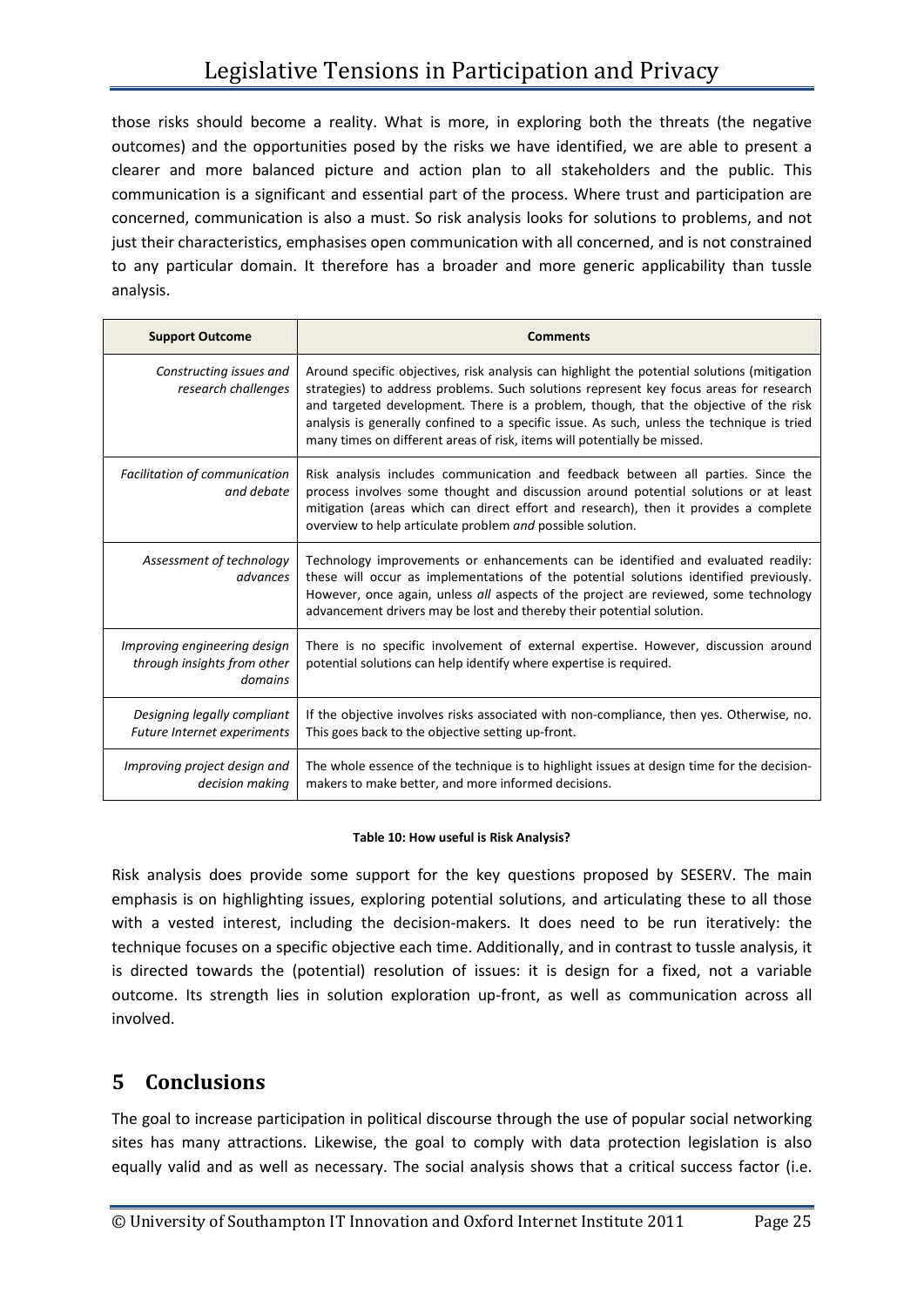participation) for social networking providers is to maximise activity, which is achieved irrespective of the purpose of the communication between individuals. The risk assessment highlights that for legal compliance providers must take responsibilities (in respect to purpose) and individuals need to take certain actions (e.g. consent). So here lies the contradiction. Privacy compliance, often declared as a way to increase trust, and hence participation, in effect impedes activity and actually acts as an inhibiter to participation. In reality, individuals use social networking sites because their perception of risk is considered low enough for participation. It is the perception of and appetite for risk that that dictate levels of participation, irrespective of associated regulation.

This leads to an interesting challenge for European service providers and research projects such as *WeGov*. How to balance strike the balance between participation and privacy considering desires to monitor and mine data without violating a citizen's right to privacy? Architectures that facilitate communication between individuals regardless of purpose have been important innovators in the Internet. It is a principle that has contributed to the explosion of Internet use (the end-point principle) and it is improbable that the successful paradigms of the last decade, social networking and clouds, would not have prospered if they had considered compliance to the European regulatory environment. Each new paradigm has focused on promoting the benefits of solutions and opted for weak privacy positions. The try it and observe approach has allowed for a privacy balance to evolve over time as participants explored their preferences rather than having them analysed in advance by security experts. Social networking has been in fact a large experiment in people's appetite for privacy.

This paper has considered the challenges faced by an ICT STREP, the *WeGov* project, in this context considering social, economic and regulatory aspects. We looked at a number of analytical techniques, each of which provides a different perspective on the issues that the project needs to address. Figure 4 summarises the analyses in the sections above and should be viewed in connection with Figure 2. Initially, there seemed to be many and varied challenges, some of which might clearly fit within a given domain and some of which seemed to straddle the boundaries between them. Our initial SWOT analysis of *WeGov* homed in on two major concerns: participation and trust. Essentially, how can ordinary citizens be encouraged to take part, whilst at the same time ensuring that they are comfortable with how their input will be used?

With the outcome of the SWOT analysis in mind, the following sections looked at three different perspectives:

- 1. A social analytical approach, based on collaborative network organisations;
- 2. Tussle analysis, proposed in connection with network contention; and
- 3. Risk analysis, which generally looks at the risk (and opportunities) associated with a specific objective.

Each of these approaches revealed and highlighted different issues and challenges. The reworked figure (Figure 4) shows the focus and benefits of a given approach.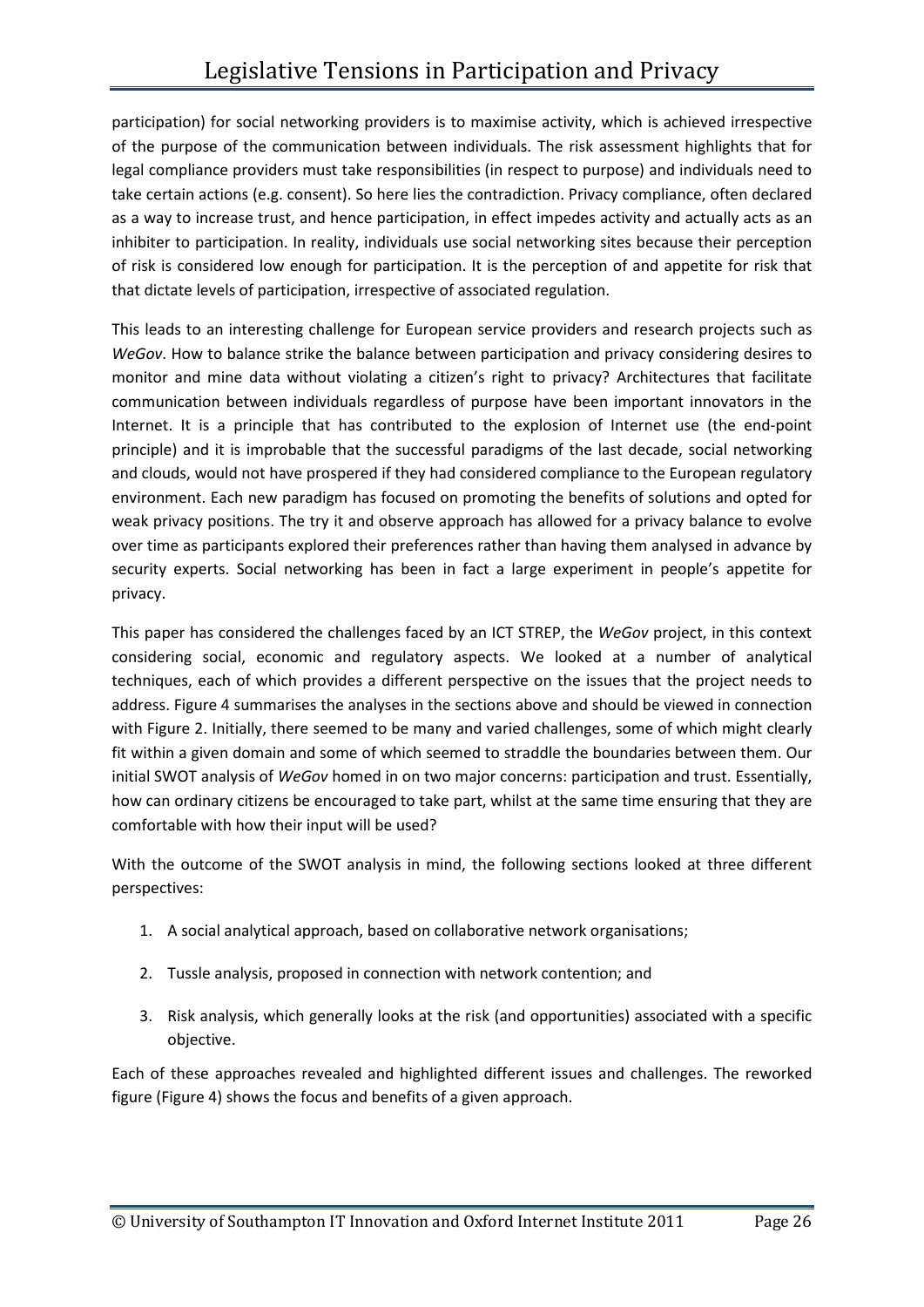

**Figure 4: Different perspectives bring varied benefits** 

The tussle approach concentrates attention for *WeGov* on the contention between the Consortium, wanting to exploit resources, and Cloud providers as well as SNS providers. These are clear economic and resource issues. In other cases, a tussle analysis brought little benefit to the discussion of project challenges. Contention between Government or policy-makers and any of the other stakeholders gained nothing from the approach. In contrast, risk analysis, when focused on the specific issue of data privacy, highlighted much of what would be needed to guarantee compliance to the appropriate legislation. It deals well with regulatory aspects of projects, and helps highlight what might happen and how to mitigate the risk. There was little insight, however, provided for what data protection and trust might mean for those taking part, the general public. Collaborative network organisations (CNO) – the social approach – revealed two significant factors, among many. First: participants in social networks will have their own notions of trust and privacy; as part of a 1.0 Sharing CNO there is an expectation that views and opinions are shared one to many and in the public domain. Secondly, that the consortium, SNS and end-users (government employees) all have some contribution to make to *creating* the processed content needed by policy-makers. They operate within a 3.0 Collaborating CNO, and are subject to different constraints and expectations in terms of the infrastructure required and the implications for the ownership and protection of content. This social analysis focuses on participation, on the one hand between members of the general public (subscribers to the SNS) and on the other between the technologists upon which the *WeGov* deliverables depend. Participatory models are important; regulation and economics have only indirect and secondary significance.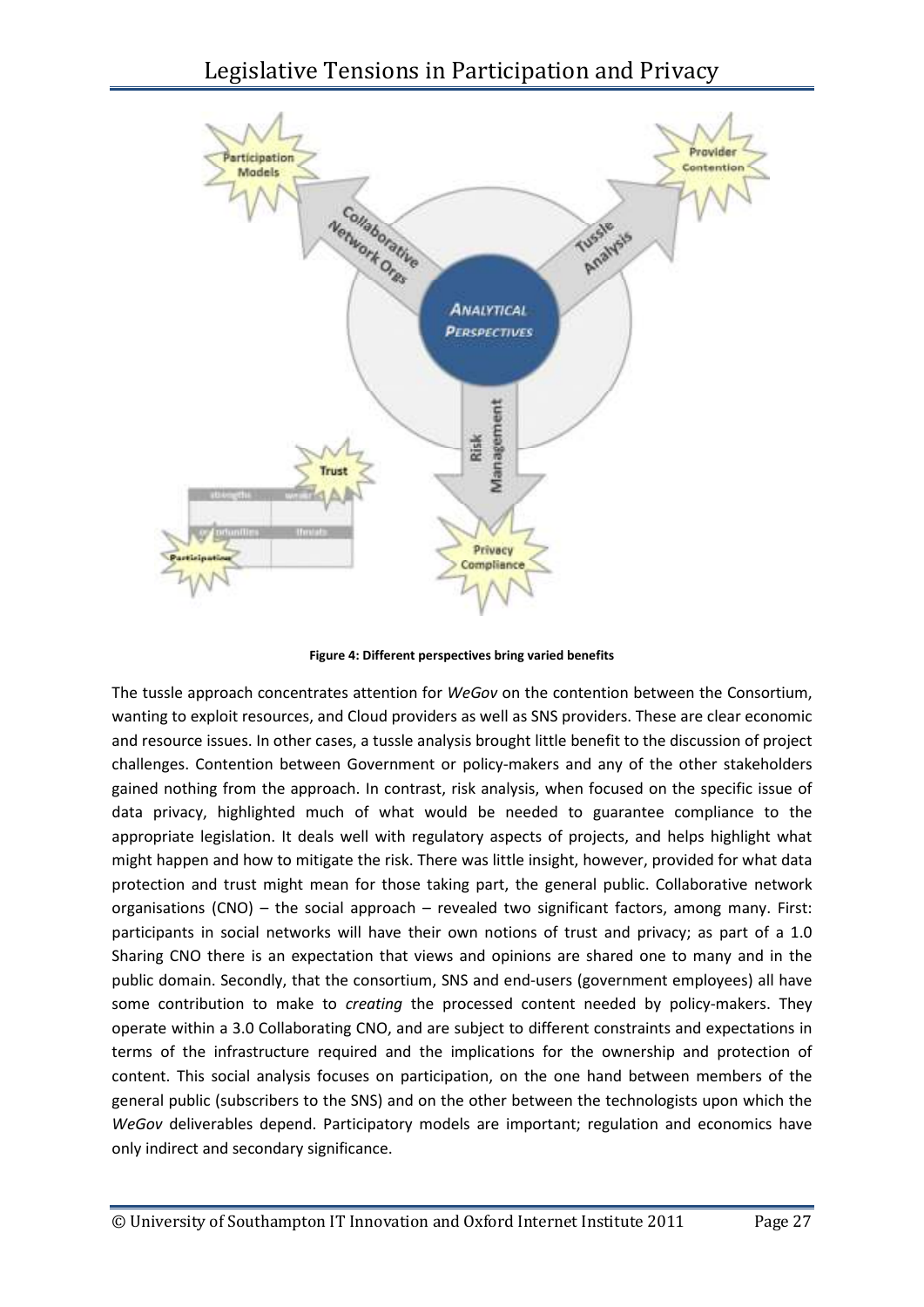We summarise the approaches attempted above in Table 11. The particular domain of interest (social, economic or regulatory) would seem to dictate the approach to be used. Identifying the most important domain though, in terms of what a project is really about, may not be that easy. The Internet began as a technical challenge to allow technical users (academics) to distribute and share documentation. Routing, data integrity and bandwidth are all important. The Internet has now developed to be a vehicle for social interaction. The focus now, surely, is on its social exploitation than its technical infrastructure.

| <b>Methodology</b>   | <b>General Approach</b>                                                                                              | Domain                                                                              | <b>Comments</b>                                                                                                                                                                                                                                                                                                                              |
|----------------------|----------------------------------------------------------------------------------------------------------------------|-------------------------------------------------------------------------------------|----------------------------------------------------------------------------------------------------------------------------------------------------------------------------------------------------------------------------------------------------------------------------------------------------------------------------------------------|
| <b>SWOT Analysis</b> | Analysis of all factors (positive<br>which<br>negative)<br>might<br>and<br>influence a project or activity.          | Usually<br>commercially<br>focused.                                                 | Provides a rapid means to home in<br>on the major issues: participation<br>and trust. Balance between negative<br>and positive factors is important.                                                                                                                                                                                         |
| Social analysis      | Focus on motivation and issues<br>associated with different modes<br>of interaction.                                 | Social.<br>application layer                                                        | Focus is on the real stakeholders<br><i>(citizens)</i><br>and<br>government-as-<br>underlines their<br>beneficiary) and<br>expectations<br>respective<br>and<br>requirements. As such the problems<br>and issues are set in a different<br>context which refocuses discussion<br>and design into a far more familiar<br>and tractable space. |
| Tussle analysis      | Consider areas of contention;<br>look for stakeholders and analyse<br>relationship(s)<br>the<br>between<br>them.     | Economic,<br>technical                                                              | Largely a framework to identify that a<br>problem exists; little scope<br>for<br>contention<br>resolution.<br>the<br>or<br>inclusion of factors other<br>than<br>economic/technical.                                                                                                                                                         |
| Risk analysis        | Identify risks or issues; examine<br>possibilities;<br>mitigation<br>participation<br>encourage<br>and<br>consensus. | Domain<br>agnostic; useful<br>for<br>consideration of<br>regulatory<br>constraints. | Focus is on problem identification up-<br>front.<br>risk<br>mitigation<br>and<br>participation, at least at the level of<br>knowledge sharing.                                                                                                                                                                                               |

**Table 11: Overview of analytical techniques to assess the issues for** *WeGov* 

### **6 References**

- 1. Bestavros, A (2010) "Tussles in cyberspace", available from http://cswww.bu.edu/~best/research/talks/TusslesInCyberspace.pdf
- 2. Brown, I (2010) "Constitutions and tussles in cyberspace", available from http://fi-ghent.fiweek.eu/files/2010/12/1300-5cybercrimegis-1232793782782107-2.pdf
- 3. Clark, D.D., Wroclawski, J., Sollins, K.R., Braden, R (2002) "Tussles in Cyberspace: Defining Tomorrow's Internet", *SIGCOMM'02,* August 2002, Pittsburgh, Pennsylvania, USA.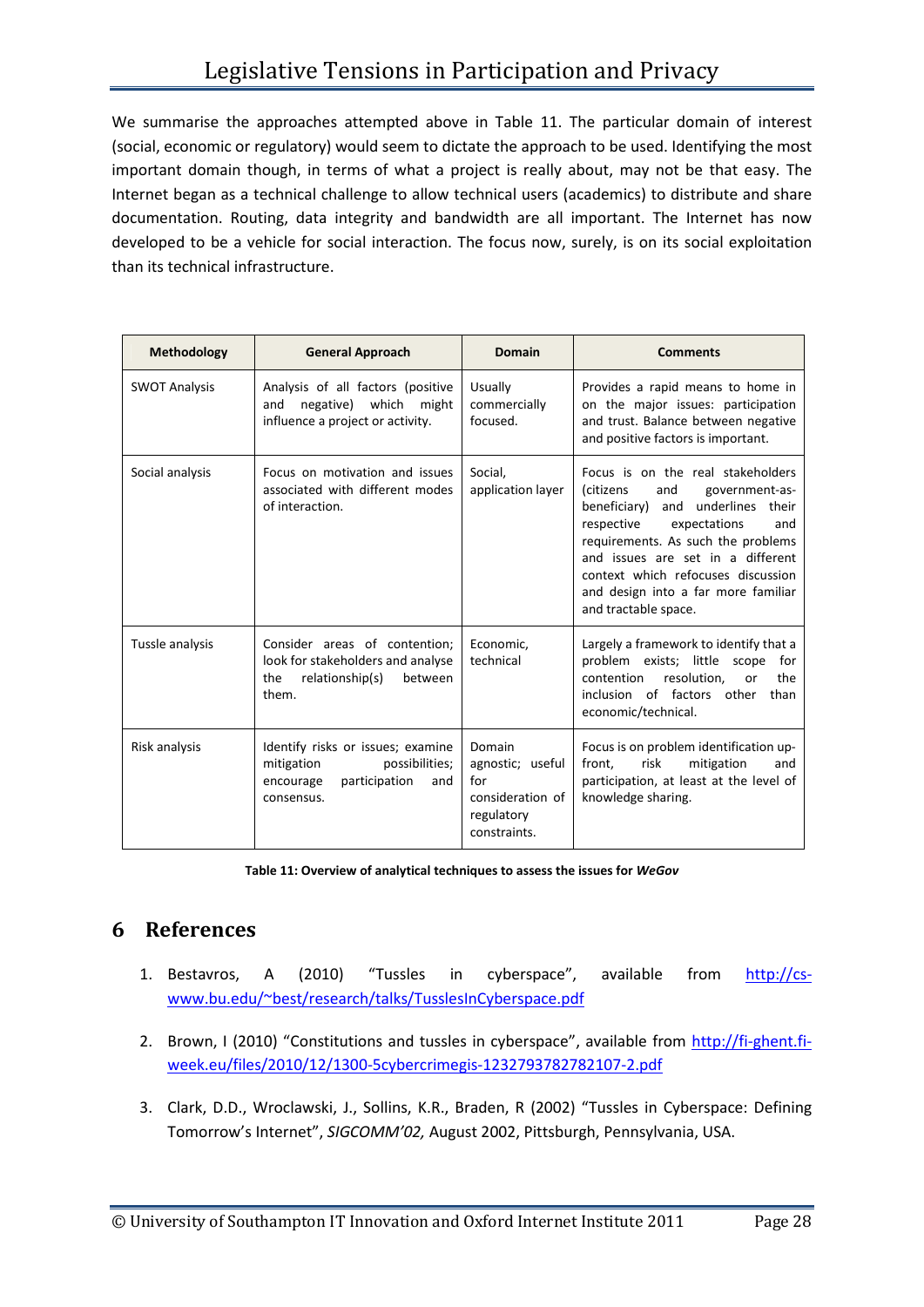- 4. Dutton, W.H. (2008) "The Wisdom of Collaborative Network Organisations: capturing the Value of Networked Individuals", *Prometheus,* 26:3, 211-230
- 5. Dutton, W.H. (2010) "Capturing the Value of Networked Individuals: Strategies for Citizen Sourcing", presented at *NETworked Organisations*, organized by SINTEF, at Kanonhallen, Oslo, Norway, 10 November 2010
- 6. Dutton, W.H. and Shepherd, A. (2003) "Trust in the Internet: The Social Dynamics of Experience Technology", The Oxford Internet Institute, available from: http://www.oii.ox.ac.uk/resources/publications/RR3.pdf
- 7. Kalogiros, C., Courcoubetis, C., Stamoulis, G.D., Boniface, M., Meyer, E.T., Waldburger, M., Field, D. and Stiller, B. (2011) "An Approach to Investigating Socio-economic Tussles Arising from Building the Future Internet", FIA
- 8. Koponen, T., Chawla, M., Chun, B-G., Ermolinsky, A., Kim, K.H., Shenker, S. and Stoica, I. (2007) "A Date-Oriented (and Beyond) Network Architecture", *SIGCOMM'07*, August 2007, Kyoto, Japan; available from http://ccr.sigcomm.org/online/files/fp177-koponen1.pdf
- 9. North, D.W. (1995) "Limitations, definitions, principles and methods of risk analysis" in *Rev.sci.tech.* 14 (4), 913-923
- 10. The *Risk Management Standard,* (2002) published by AIRMIC, ALARM, IRM. Available for download from those organisations and from: http://www.theirm.org/publications/documents/Risk\_Management\_Standard\_030820.pdf
- 11. Sollins, K.R. (2009) "An Architecture for Network Management", *ReArch'09*, December 2009, Rome, Italy; available from http://conferences.sigcomm.org/conext/2009/workshops/rearch/papers/Sollins.pdf
- 12. *Where Government meets the eSociety, WeGov* : http://www.*WeGov*-project.eu/
- 13. Wold, G.H. and Shriver, R.F. (1997) "Risk Analysis Techniques: The risk analysis process provides the foundation for the entire recovery planning effort" in *Disaster Recovery Journal* http://www.drj.com/new2dr/w3\_030.htm
- 14. Yang, L and Lan, G.Z. (2010) "Internet's impact on expert-citizen interactions in public policymaking – A meta analysis" *Government Information Quarterly 27, 431-441*
- 15. ISO/IEC 27005:2008 Information technology -- Security techniques -- Information security risk management. http://www.iso.org/iso/iso\_catalogue/catalogue\_tc/catalogue\_detail.htm?csnumber=42107
- 16. Expression of Needs and Identification of Security Objectives (EBIOS), http://www.ssi.gouv.fr/en/confidence/ebiospresentation.html